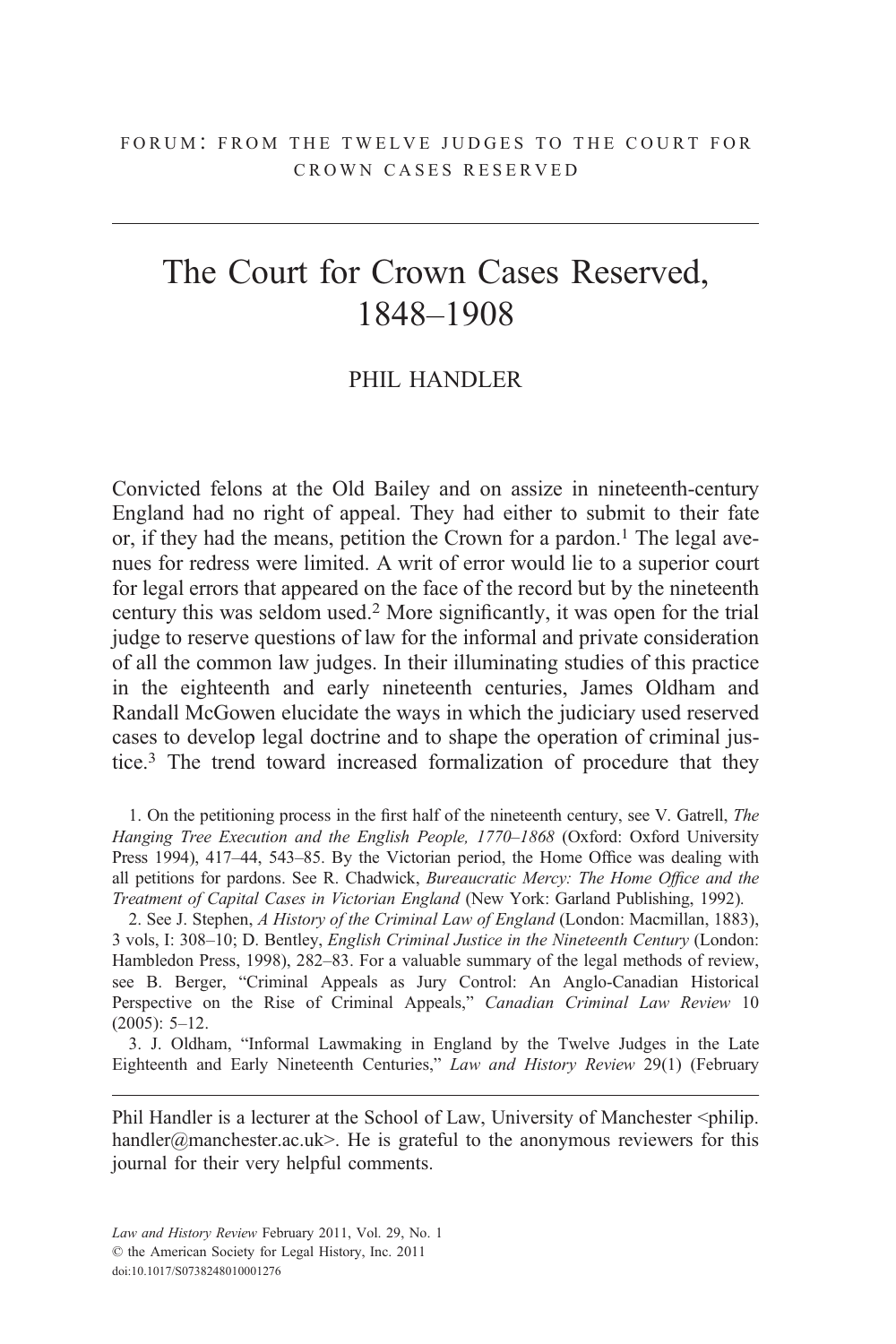identify, culminated in 1848, when Parliament created the Court for Crown Cases Reserved (CCCR). The new court adopted the existing method of reserving cases, but was a court of record that sat and gave judgment in public. It became the highest judicial forum for the determination of questions of criminal law until 1908, when it was superseded by the Court of Criminal Appeal.

Although some of its individual decisions are well known, the scope and nature of the CCCR's work have not been the subject of scrutiny. Scholarly attention has been drawn elsewhere in what was a key formative period for English criminal justice. The institutional structure of the system assumed a recognizably modern form in the nineteenth century and the first sustained attempts were made to rationalize the substantive law. Accounts charting these developments emphasize growing uniformity. Historians have traced the emergence of a more impersonal, rule-based, predictable system that was considerably less dependent than previously on the discretion of individual decision makers.4 The lack of a fully-fledged court of appeal appears anomalous in this context. As one historian has put it: "The one area in which there was scarcely any progress was that of appeals."<sup>5</sup>

Judges feature prominently in explanations for this lack of progress. Indeed the judiciary seldom appears in anything other than negative terms in the history of nineteenth-century criminal law. Their opposition to key measures of reform such as the repeal of the capital laws, the establishment of full defense by counsel, and any proposals to codify the criminal law, has established their reputation as stubborn reactionaries. In the area of appeals their arguments were at least effective. They accepted the need for the CCCR, but successfully resisted further attempts to establish a more powerful appeal court. Nonetheless, when set against the rapid pace and scope of criminal justice reforms in the nineteenth century, the judges' arguments are easily dismissed as outmoded, self interested and ultimately futile.

This article argues that they have a wider significance and were informed by a clear and consistent vision of the proper role for a court of review within the criminal justice system. The role envisaged was limited by the judges' desire to preserve the position of the trial at the heart of the

<sup>2011): 181</sup>–220; and R. McGowen, "Forgery and the Twelve Judges in Eighteenth-Century England," Law and History Review 29(1) (February 2011): 221–257.

<sup>4.</sup> See R. McGowen, "The Image of Justice and Reform in early Nineteenth-Century England," Buffalo Law Review 32 (1983): 89–125; and M. Wiener, Reconstructing the Criminal, Culture, Law and Policy in England, 1830-1914 (Cambridge: Cambridge University Press, 1990).

<sup>5.</sup> R. Pattenden, English Criminal Appeals 1844-1994 (Oxford: Oxford University Press, 1996), 5.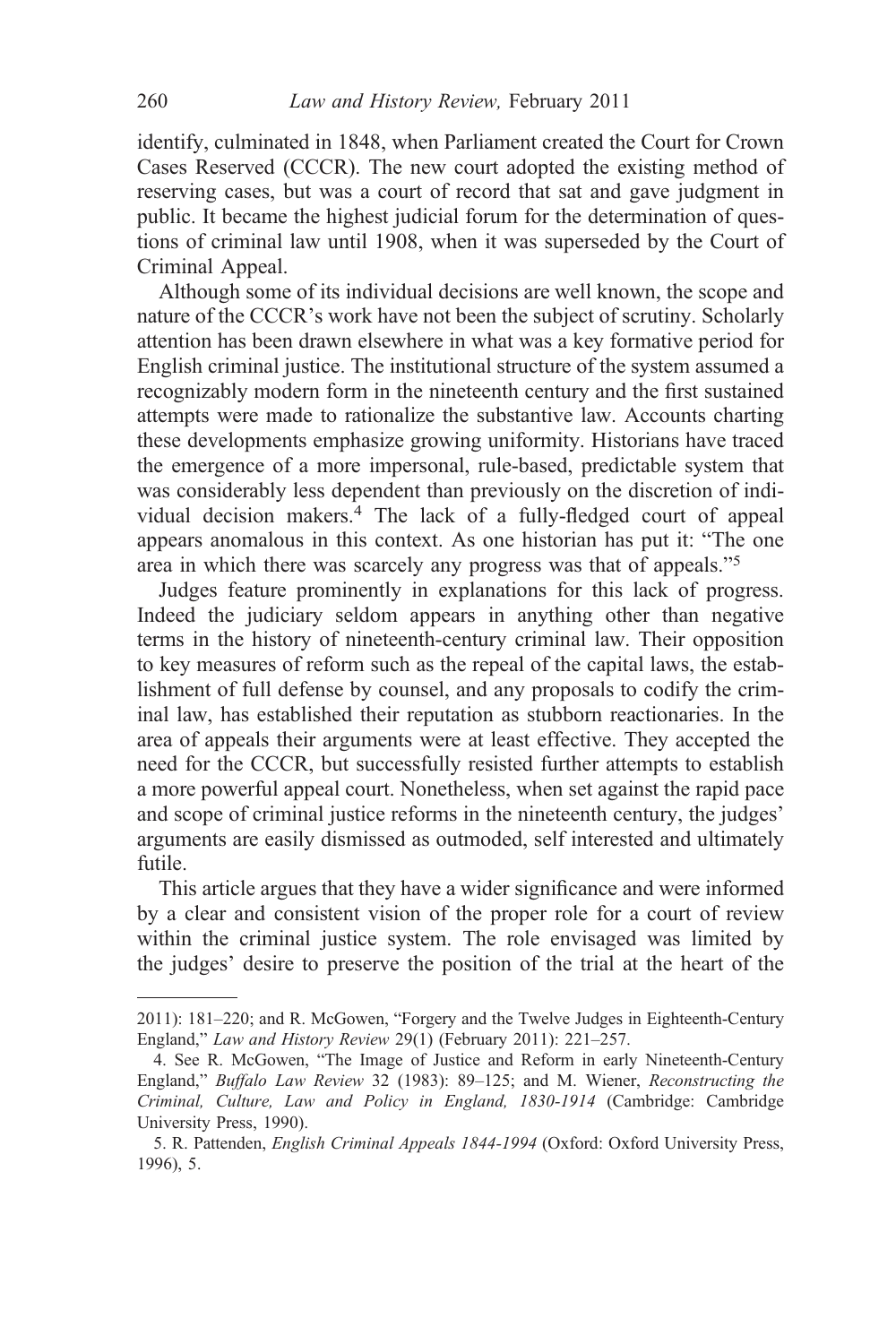criminal justice system. The first part of the article examines the judges' views in the context of the broader political debate on the question of criminal appeals. It identifies the set of beliefs about the criminal law that underpinned the higher judiciary's responses to the frequent attempts to reform appellate procedures that were made throughout the period. The next part of the article examines the extent to which these beliefs found space for expression in the courtroom. It concentrates on cases reserved for the CCCR from the Old Bailey, to investigate how and why decisions to reserve were taken by trial judges. The Old Bailey provides a good focus because the trial reports are detailed and because it is the only court for which all of the results of appeals to the CCCR are available.<sup>6</sup> The argument then turns to the decisions of the CCCR itself. A full evaluation of the Court's jurisprudence is beyond the scope of the article, but it aims to elucidate judicial attitudes toward the criminal law and the means of its development. It will contend that the judges' restrictive approach to the work of the CCCR is revealing of the limits that were set on the systematizing projects of Victorian law reformers.

## I. Judicial Politics and the Movement for a Court of Criminal Appeal

There were numerous attempts in the nineteenth century to establish a court of criminal appeal.7 The first efforts were made in the 1830s and were part of a broader movement for criminal law reform that led to the establishment of professional police forces, of full defense by counsel, and to the abolition of England's "bloody code." In civil law, attempts were also being made to rationalize appeals procedures through the middle decades of the century. New courts were established to hear appeals from Chancery and the Superior Common Law Courts.8 Reformers wanted to make the administration of the law more regular and predictable. They

6. The CCCR heard 993 cases in total. There are certificates recording judgements and orders of the CCCR in cases referred to it by the Central Criminal Court (Old Bailey), see NA, CRIM 12/4 -12/118.

7. There were 31 bills brought before Parliament during the period from 1844 to 1906 (Pattenden, English Criminal Appeals, 6). For the history of these bills and the broader effort to create a court of criminal appeal during the period from 1844 to 1907, see Pattenden, English Criminal Appeals, 5–33; Bentley, English Criminal Justice, 281–96; Berger, "Criminal Appeals," 12–31; and W. Cornish, S. Anderson, R. Cocks, M. Lobban, P. Polden, K. Smith. The Oxford History of the Laws of England, Volumes XI-XIII, 1820-1914 (Oxford: Oxford University Press, 2010), XIII: 127–37.

8. For the development of appeals generally see Cornish et al. Oxford History, XI: 601-2, 799–808; and J. Baker, An Introduction to English Legal History (Oxford: Oxford University Press, 2002), 138–43.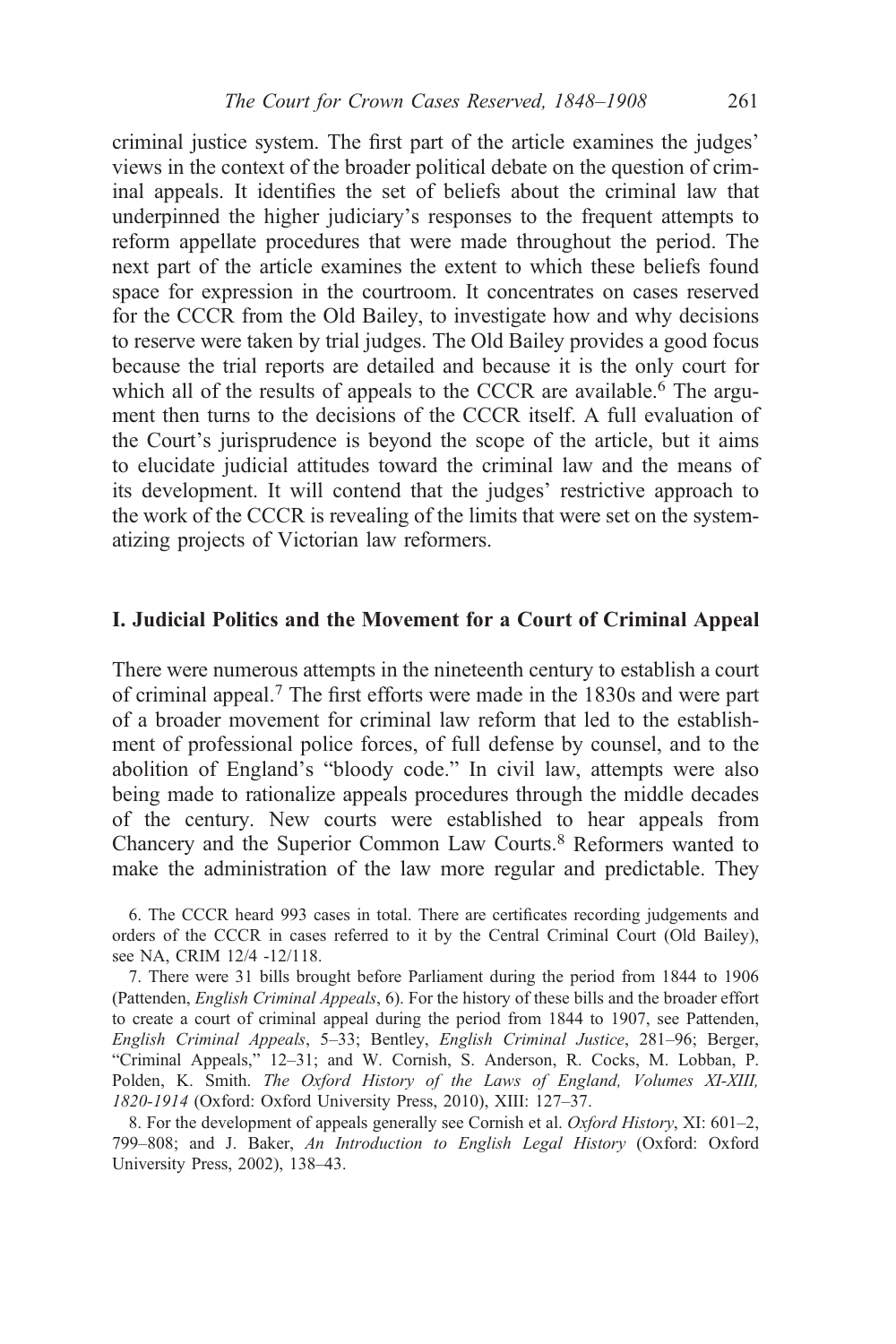argued that a court of criminal appeal would provide a safeguard against wrongful convictions that was formal, legal, and transparent, in contrast to the private process of petitioning the Crown for mercy for which no one could be held accountable. It would also facilitate the development of a principled common law, which could then be applied consistently in trials. One leading proponent of an appeal court, Charles Greaves, argued that it would "have a great tendency to settle the criminal law on a uniform and certain basis; and no law ... requires such certainty ... as the criminal  $law.$ "9

The need for a more certain criminal law was keenly felt in certain quarters in mid-nineteenth-century England. The law had been the object of a sustained critique for some decades previously, which focused not just on the bewildering agglomeration of penal statutes but also on the quality of the common law. The Royal Commission on the Criminal Laws in 1833 commented: "It is remarkable that very few principles are stated in the judgments of the Courts upon Criminal Cases." In 1839, it criticized the "confusion of rules and principles" in the common law and "the inconsistencies and contradictions of its provisions," which were frequently inapplicable to "the requirements of a civilised nation."<sup>10</sup> The Commission sought to replace this confused mass with a criminal law containing welldefined offenses and a clear conception of criminal responsibility.<sup>11</sup> Its attempts to do so by means of a code failed, but its call for an appeal court in 1845 provided momentum for reformers in Parliament.<sup>12</sup>

Further impetus was provided in the mid 1840s by a number of cases in which the informal process of reserving points seemed inadequate and caused considerable public disquiet. The most prominent example came in the case of the "Brazilian Pirates" who were tried for murder in 1845. The trial judge, Baron Platt, initially refused to reserve a question of jurisdiction on the basis that it was not right to allow the public to suppose that there was any doubt on the subject and his own opinion was "very strong upon the point."<sup>13</sup> The prisoners were convicted and sentenced to death.

9. Select Committee of the House of Lords on Administration of Criminal Law Amendment Bill, Parliamentary Papers (hereafter PP), 1847–1848 (523) XVI. 423 (hereafter 1848 SC), Minutes of Evidence, 22. Giving evidence before the same committee, the law reformer Fitzroy Kelly saw "no reason for the slightest distinction as to appeals between civil and criminal cases." (Ibid. 28).

10. Royal Commission on the Criminal Laws, 1st Report, PP, 1833 (537) XXVI, 117, 3; 4th Report, PP, 1839 (168), XIX, 235, 14.

11. See K. Smith, Lawyers, Legislators and Theorists, Developments in English Criminal Jurisprudence, 1800-1957 (Oxford: Oxford University Press, 1998), 127–38.

12. Royal Commission on the Criminal Laws, 8th Report, PP 1845 (656), XIV, 161, 19–24.

13. The Times (29 July 1845), 5d.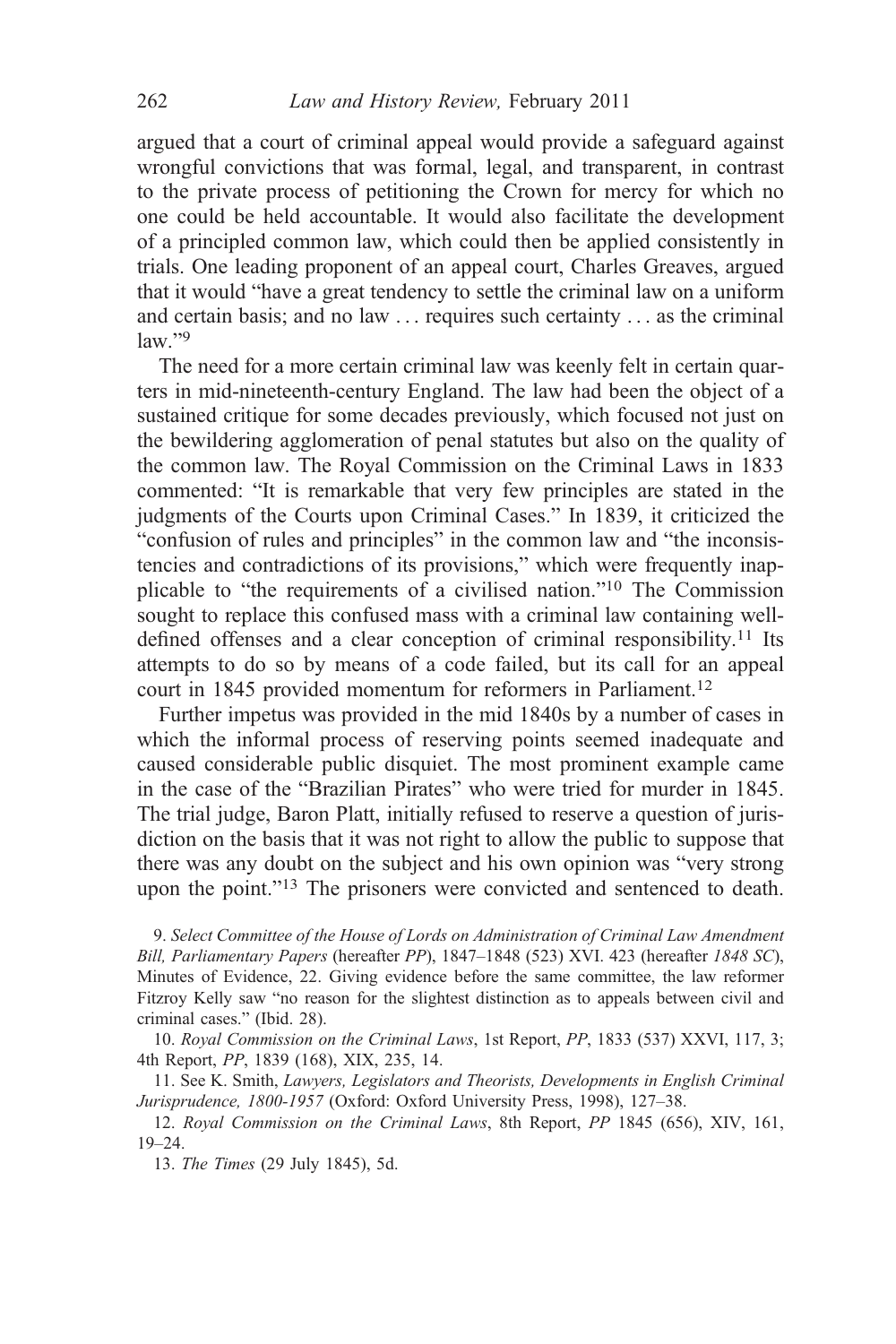Platt subsequently relented and the case was considered by almost all of the judges six months later. They heard lengthy argument from counsel before eventually deciding by a majority of eleven to two that the convictions were unsafe The report of the case contained no judgment from the majority and only a short note recording the opinions of the two dissenting judges, Baron Platt and Lord Chief Justice Denman.<sup>14</sup> Following a very high profile trial, conviction, and death sentence, this muted outcome almost six months later seemed very unsatisfactory to many observers. It prompted calls for an appeal court from outside Parliament and triggered discussions among the judiciary and at the Home Office. Denman was particularly unhappy with the result and the process. The Home Secretary, James Graham, investigated and early in 1846 made a promise in Parliament of a government bill on the subject.<sup>15</sup> This promise was not fulfilled, but the subject did not disappear. In 1847, the Law Times referred to the lack of an appellate remedy on the facts in criminal law as "the disgrace of our jurisprudence and the greatest blot upon the civilisation of our age."<sup>16</sup> Examples of injustice, some of which involved mistakes of fact and others mistakes of law, were not hard to find and proponents of an appeal court routinely referred to such cases in parliamentary debates.17 In 1848, the lawyer and reformer Fitzroy Kelly was able to refer to a number of instances in which a judge had initially refused to reserve points of law that were subsequently held by the common law judges to be meritorious.<sup>18</sup>

The government took the initiative with the introduction of a bill in the House of Lords by Lord Campbell in 1848.19 The result was the

14. R. v. Serva (1845) 1 Cox. 292. Thirteen of the possible fifteen judges heard the case which, unusually, took two days.

15. See Legal Observer 31 (1845–46), 134. Denman wrote to express his concern to the Home Secretary, James Graham, who apparently consulted other judges on the best course of action. He made the promise of a government bill in response to a question by William Ewart, see Hansard's Parliamentary Debates (hereafter PD), 83 (1846) col. 642, House of Commons, 10 Feb. 1846. For Denman's reaction, see J. Arnould, Memoir of Thomas, First Lord Denman (London: Longmans, Green, 1873), 2 vols, II: 199–206 and following, n. 32.

16. Law Times 10 (1847) 40, cited in P. Spiller, Cox and Crime (Cambridge: Institute of Criminology, 1985), 53.

17. See, for example, William Ewart's speeches in the Commons: PD, 95 (1847) cols. 527–29, House of Commons, 2 Dec. 1847; PD, 96 (1848) cols. 1297–301, House of Commons, 24 Feb. 1848.

18. 1848 SC, Minutes of Evidence, 33.

19. PD, 97 (1848), cols. 964–66, House of Lords, 24 March 1848. Ewart had sought leave to introduce a bill in the Commons but postponed his bill at the request of the Home Secretary, George Grey, so that Campbell's measure could be pursued. See PD, 97 (1848), cols. 1101–3, House of Commons, 29 March 1848.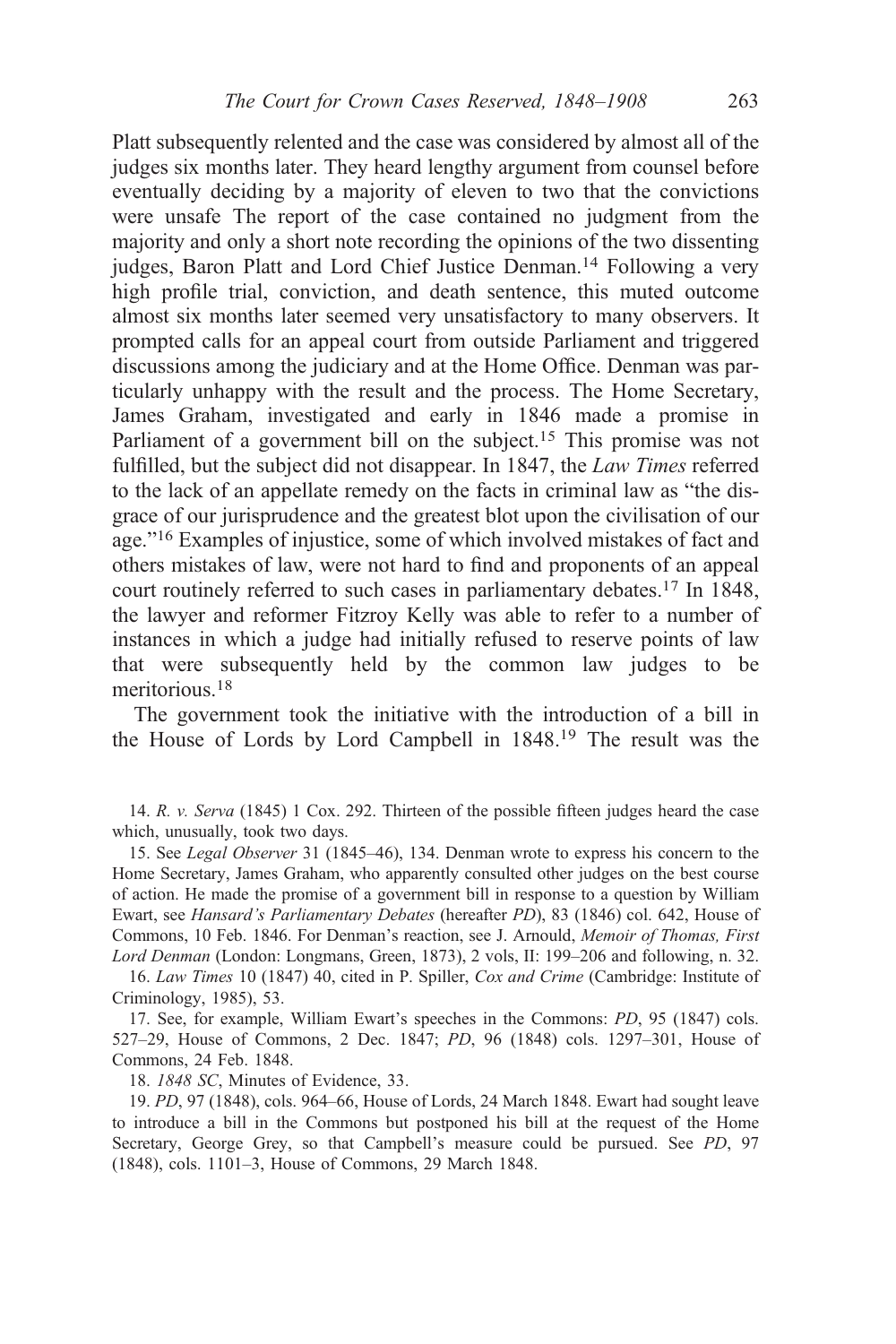establishment of the CCCR.<sup>20</sup> The Court gained jurisdiction to hear cases reserved from the quarter sessions and adopted a more formal procedure than that which had obtained under the previous system. In the event of a conviction, the trial judge could respite the judgment and then state a written case for the CCCR. Reserved cases would be heard before at least five judges including a Chief Justice or Chief Baron, would take place in public, and would usually, but not always, involve argument from counsel.21 Jurisdiction vested in the High Court following the Judicature Acts (1873–75) and, from 1881 onwards, the Lord Chief Justice presided over all sittings.<sup>22</sup> The Court was meant to deliver its judgments with reasons in open court. This contrasted with previous practice: the twelve judges had met in private and had often not given reasons or, on occasion, any kind of decision. The new Court also had power to quash convictions, whereas previously the judges had only been able to recommend a pardon. From the reformers' point of view, the gains made in terms of transparency were outweighed by the severe limitations that remained. The Court's jurisdiction was confined to points of law and it was contingent upon the willingness of the trial judge to reserve the point. Therefore, the reform did not bestow any right of appeal or supply any means of remedying factual errors made in the trial. It was, as The Times commented, by "some extraordinary perversion of terms" that the Court became known to many contemporaries as the Court of Criminal Appeals.23 The Court had no power to order a retrial and no power to alter the sentence.

The establishment of the CCCR did not satisfy the reformers who continued to demand a court of appeal with full powers of review for the remainder of the century in Parliament and in the press. Legal periodicals carried numerous articles putting the case for change. The Law Times and its editor, Serjeant Cox, campaigned persistently for reform.24 The issue was regularly debated in other forums including meetings of the

22. This followed the merger of the three divisions of the High Court in 1881.

23. The Times (13 Nov. 1848), 7b.

24. See Law Times 31 (1858) 190; Law Times 35 (1860) 50; Law Times 39 (1864) 182; and Spiller, Cox and Crime, 52–53.

<sup>20. 11 &</sup>amp; 12 Vict. c. 78.

<sup>21.</sup> On the frequency with which lawyers appeared, see Cornish et al. Oxford History, XI: 804, n.70. The first sitting of the Court was scheduled for the Vice Chancellor's Court but as this was deemed too cold, the session was adjourned to the Exchequer Chamber. This became the usual meeting place until 1883 when it met at the newly opened Royal Courts of Justice. See The Times (13 Nov. 1848), 7b; and D. Bentley, Select Cases from the Twelve Judges' Notebooks (London: John Rees, 1997), 50.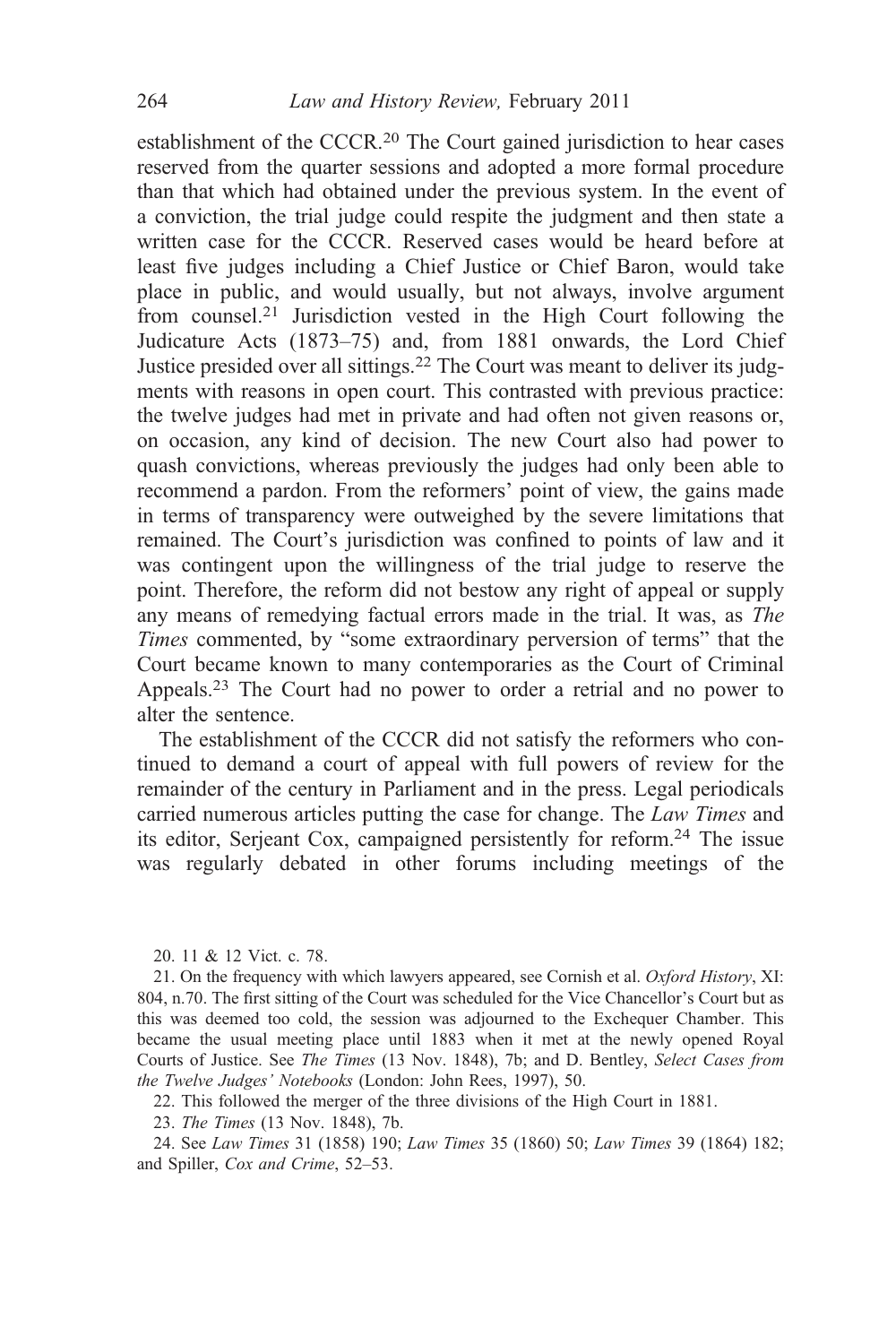National Association for the Promotion of Social Science.<sup>25</sup> Scandalous criminal cases and the bills before Parliament also ensured that the issue appeared regularly in newspapers in which reformers found fluctuating support. The Times, for example, having initially supported the case for an appeal court in the 1840s, opposed it in 1860.26 Bills continued to be brought throughout the century either in the light of some new miscarriage of justice or as part of a wider package of law reform, but they all failed.27

The fact that reformers were unable to establish a right to appeal on the facts or to bypass the discretion of the trial judge in 1848, or over the next 60 years, owed much to the resistance of the judiciary. The judges' reasons for blocking attempts to create a court of appeal with full powers of review were expressed with consistency before parliamentary committees and in parliamentary debates on the subject throughout the second half of the nineteenth century. A number of their objections were practical. They asserted that there was insufficient capacity within the judiciary to deal with the increased volume of cases that would result.<sup>28</sup> The cost of any such system was also cited as an insuperable obstacle. Every convict would appeal if the right was to be at public expense, but any other system would handicap poor prisoners. Furthermore, prosecutors could hardly be expected to bear the additional cost of an appeal, given the difficulty involved in inducing them to prosecute at all.29

These types of objection exasperated contemporary reformers and have contributed toward the judges' reputation for being deeply conservative

25. See J. Wilmott, "Is it desirable to establish a Court of Appeal on the Facts?" Transactions of the National Association for the Promotion of Social Science (1868): 195; and R. Johnson, "Criminal Law Reform," Transactions of the National Association for the Promotion of Social Science (1882): 288.

26. See The Times (10 Sep. 1847), 4c; ibid. (13 Nov. 1847), 4d; ibid. (3 Dec. 1847), 5e; and ibid. (2 Feb. 1860), 8e.

27. For the failed bills, see Pattenden, English Criminal Appeals, 10–16; and Bentley, English Criminal Justice, 288–96.

28. The total number of judges was still only 15 in the mid nineteenth century and they struggled to meet the existing volume of business in London and on circuit. See Report on the Royal Commission on Circuits of Judges, PP, 1845 (638) XIV: 535. Few were willing to sanction the idea of increasing the number of judges to address the problem. Fitzjames Stephen was willing to countenance an increase in the number of judges, albeit before he himself was appointed to the bench. See J. Stephen, "Suggestions as to the Reform of the Criminal Law," Nineteenth Century 2 (1877): 758.

29. These objections were rehearsed repeatedly in response to reform proposals. See, for example, the evidence of Alderson and Denman before the 1848 Select Committee (1848 SC, Minutes of Evidence, 4, 44) and the judges' responses to Home Secretary, George Grey's request for comments on Fitzroy Kelly's 1864 bill (National Archive (NA) HO45 7534).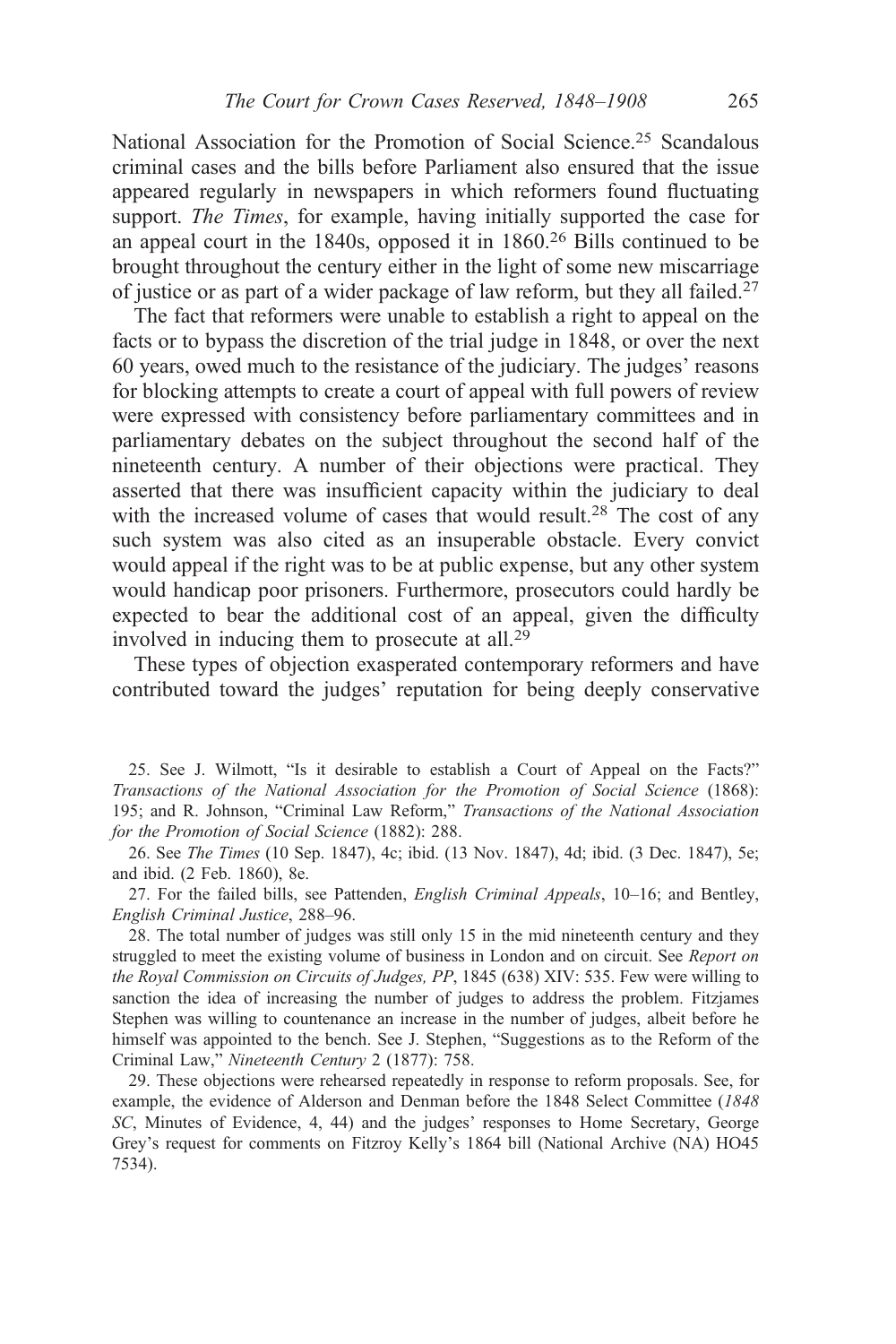politically and intransigently opposed to change.30 Closer examination reveals a more complex picture. The politics of the judiciary were varied. The higher judiciary had diverse party affiliations while many of the puisne judges had no obvious political allegiance, but owed their positions to their technical expertise.31 Although they often presented a unified position in response to proposals for reform, judges were not uncritical defenders of the existing criminal law. Chief Justices Denman and Campbell were prominent in their sponsorship of criminal legislation. In the context of appeals, judges regularly expressed concern about the existing processes. In the aftermath of the case of the Brazilian Pirates, Denman was moved to write at length to the Home Secretary, Sir James Graham, setting out the reasons for his dissent and his general view that the process of reviewing criminal cases was unsatisfactory and in need of reform. Denman saw the lack of publicity and a lack of sense of responsibility among the judges as key problems, but his solution was to make the proceedings in reserved cases public and subject to scrutiny. He did not favor allowing a full right of appeal for the prisoner on the facts.<sup>32</sup> In effect Denman outlined the compromise that was reached a few years later when the CCCR was created.33 The fact that the bill had been drafted by Barons Alderson and Parke and was steered through the Lords by Campbell may explain its success.

At various points during the remainder of the century, members of the higher judiciary spoke out in favor of limited revisions of the appellate procedures. Lord Chief Justice Cockburn thought the CCCR should have power to grant a new trial.<sup>34</sup> In 1879 there was clear judicial support for a measure of reform when a Royal Commission comprising Lord Blackburn, Justice Barry, Lord Justice Lush, and James Fitzjames Stephen proposed a new criminal code that included provision for a court of appeal, albeit with limited powers.<sup>35</sup> An 1883 government bill that provided for an appeal on the facts in capital cases attracted the support

30. Condemnation of the judges in reformist circles was commonplace. See, for example, Brougham's address to the Law Amendment Society in 1849. (The Times 14 June 1849, 8e.)

31. D. Duman, The Judicial Bench in England, 1727-1875 (London: Royal Historical Society, 1982), 72–99; and Cornish et al, Oxford History, XI: 971–74.

32. The paper is reproduced in Arnould, Memoir of Thomas Denman, 442–49.

33. Although it is noteworthy that he expressed strong opposition to allowing quarter sessions cases to be reserved, mainly on the grounds that it would create too much work for the common law judges. He successfully moved an amendment to Campbell's bill in the Lords but the Commons rejected the amendment, much to Denman's disgust. (PD, 100 [1848], cols. 466–67, House of Lords, 13 July 1848, PD, 101 [1848], cols. 375–76, House of Lords, 22 Aug. 1848.)

34. A. Cockburn to H. Waddington, 4 April 1864, NA HO 45 7534/13.

35. The court would have had power to order new trials and to hear questions of law by leave of the trial judge or attorney general. See Report of the Royal Commission appointed to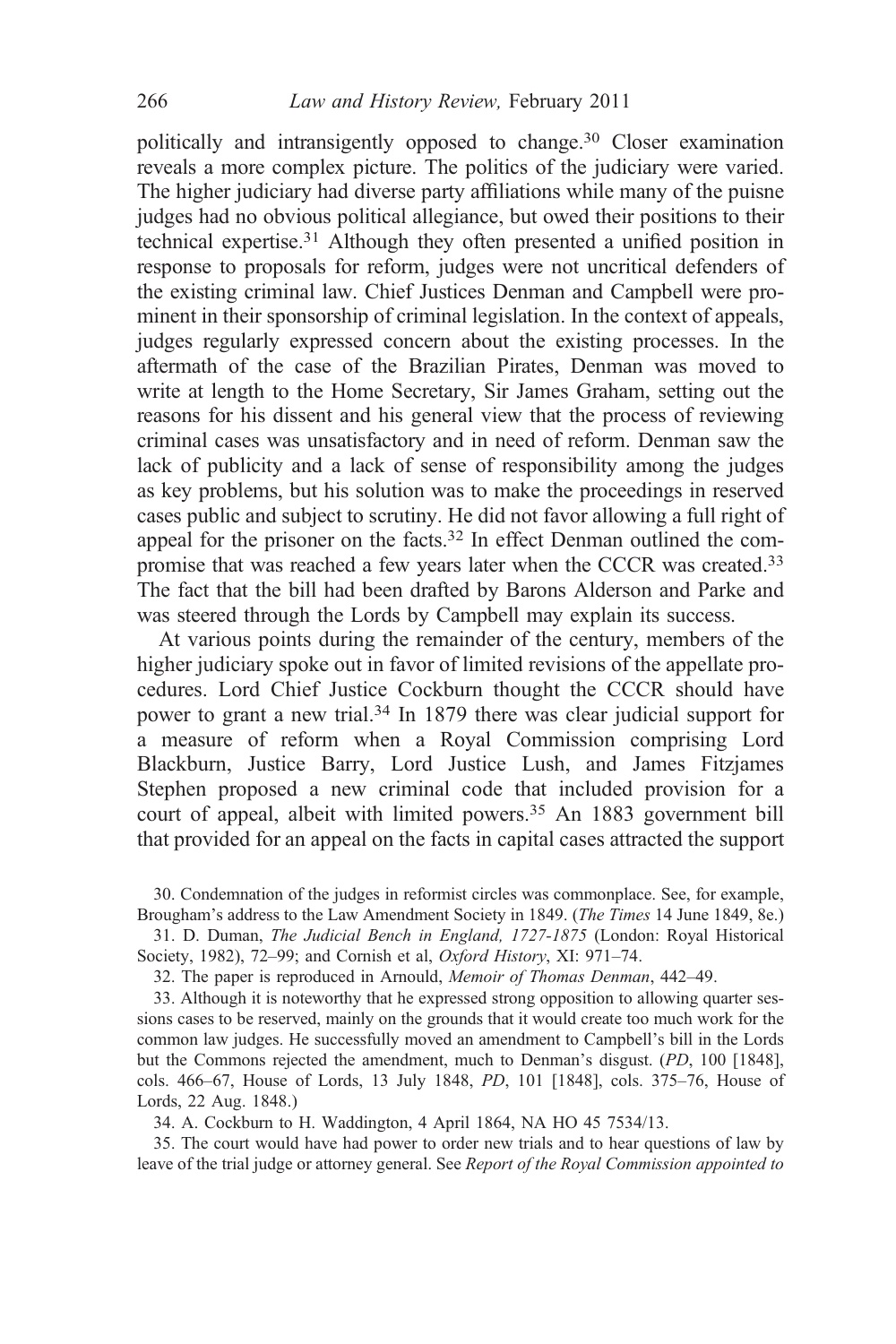of Lord Chief Justice Coleridge and the Master of the Rolls, Lord Esher.36 Stephen, the pre-eminent criminal lawyer of the age as writer and judge, vacillated on the question. In 1863 he favored the establishment of a court of appeal that could hear cases referred to it by the trial judge or Home Secretary.37 In 1877 "further experience and reflection" led him to switch his preference to allowing motions for new trials, but shortly thereafter he concurred in the 1879 Royal Commission report.38 Finally, in 1890, he declared himself to be opposed to an appeal court and broadly supportive of the existing remedy of securing a pardon from the Home Office.39 The Council of Judges passed a resolution in 1892, which was in favor of establishing an appeal court with power to review sentences, but with only a very limited right to review convictions.<sup>40</sup>

If the members of the higher judiciary were not uniformly opposed to reform, most shared a set of beliefs about the criminal law and its administration that could not accommodate a full right of appeal or a fully-empowered appeal court. At the heart of their approach was the desire to retain the primacy of the jury trial as the site for administering criminal law. Denman argued that the "great object ought to be to make the first trial in all respects perfect and final."<sup>41</sup> Stephen justified his change of mind in 1877 by observing that "it is more in accordance with all our habits to let the final decision of all questions of fact rest with a jury than to send them before a small number of specially selected judges."<sup>42</sup> The drastic reduction in the use of the scaffold in the early part of the century meant that the trial became the focal point of the Victorian criminal justice system. The judges' determination to preserve this state of affairs persisted

consider the Law relating to Indictable Offences, PP, 1878–9 (2345), XX: 169, 37–41, Appendix, 194–96.

<sup>36.</sup> Bill to establish Court of Appeal in Criminal Cases, PP, 1883, (9), II. 211; Law Times 75 (1883) 107; Pattenden, English Criminal Appeals, 25. When Esher wrote to The Times in support of an appeal court in 1889, Bramwell expressed the "strongest possible view to the contrary." (The Times [Aug. 17 1889], 10d; Law Journal 18 [1889], 498, quoted in Pattenden, English Criminal Appeals, 25.)

<sup>37.</sup> J. Stephen, A General View of the Criminal Law (London: Macmillan, 1863), 230–31. 38. Stephen, "Suggestions," 757–59. Royal Commission on Indictable Offences 37–41, Appendix, 194–96.

<sup>39.</sup> J. Stephen, A General View of the Criminal Law, 2nd ed. (London: Macmillan, 1890), 172–78.

<sup>40.</sup> Return of report of the judges in 1892 to the Lord Chancellor recommending the constitution of a Court of Appeal and revision of sentences in criminal cases PP, 1894 (127) LXXI: 173, 7–8. The right to review convictions was contingent upon a referral by the Home Secretary.

<sup>41.</sup> 1848 SC, Minutes of Evidence, 45–46.

<sup>42.</sup> Stephen, "Suggestions," 758.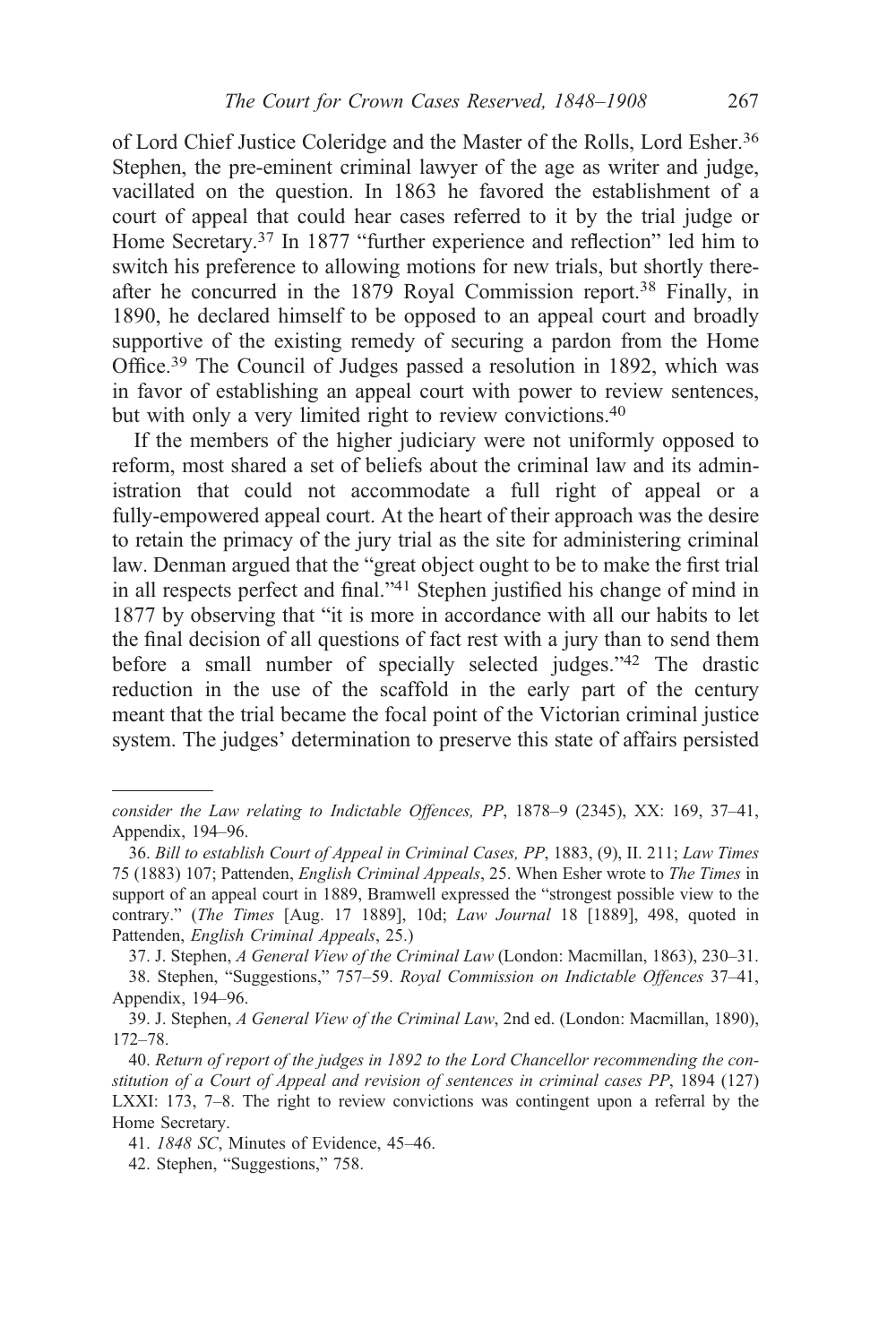into the twentieth century. In 1906, Lord Chief Justice Alverstone declared that the "bedrock and foundation" of the criminal justice system was "the recognised duty of the prosecutor to make out his case upon the facts so as to satisfy a jury, and that from the verdict of that jury there is no appeal on questions of fact."<sup>43</sup>

The judges' emphasis on the role of the jury was multi-faceted. They expressed fears that an appellate mechanism would diminish jurors' sense of responsibility and could even prompt them to convict in doubtful cases, secure in the knowledge that their decision could be reviewed.44 They also expressed substantial confidence in the jury and its capacity to reach correct verdicts. Justice Willes was satisfied that juries were "indefatigable in watching the case for the prosecution to see if it be sufficient," while Baron Martin was convinced that an "English jury will attend to what you tell them, and apply their minds to what you tell them is the question, and they will give an honest verdict upon it."<sup>45</sup> These views were shared by most of their brethren who maintained that the danger of a wrongful conviction was very slight. Indeed, few of the judges who gave evidence before parliamentary select committees in 1848 and 1866 could recall any in their long experiences.<sup>46</sup> This publicly expressed confidence in the jury and their verdicts appears to have been undiminished among the judiciary toward the end of the century. In 1889, Lord Herschell admitted the possibility of wrongful convictions but thought that their occurrence was very "seldom."<sup>47</sup> In any event, the royal pardon was available to prevent injustice and judges could be relied upon to highlight such cases to the Home Office.

43. PD, 157 (1906), cols. 1076–98, 1086, House of Lords. The higher judiciary also sometimes defended the civil jury from attempts to reduce its scope in the nineteenth century. See M. Lobban, "The Strange Life of the English Civil Jury 1837-1914" in The Dearest Birthright of the People of England The Jury in the History of the Common Law, ed. J. Cairns and G. McLeod (Oxford: Hart, 2002), 173, 184–85.

44. See the evidence of Lord Denman before the 1848 Select Committee: 1848 SC, Minutes of Evidence, 45.

45. J. Willes to the Home Secretary, Sir George Grey, 22 Feb. 1864, NA HO 45/7534/3; Royal Commission on Capital Punishment: PP, 1866 (3590), XXI: 1 (hereafter 1866 RC) Minutes of Evidence, 46. For similar expressions of faith from Baron Parke and James Fitzjames Stephen, see 1848 SC, Minutes of Evidence, 9; J. Stephen, "Capital Punishments" Fraser's Magazine 69 (1864): 755.

46. See PD, 100 (1848), cols. 465–69, House of Lords, 13 July 1848, per Lord Campbell; 1848 SC, Minutes of Evidence, 4 (Baron Parke); and 1866 RC, Minutes of Evidence, 47 (Baron Martin). Lord Denman in 1848 thought that whereas wrongful convictions were rare, wrongful acquittals were much more common (1848 SC, Minutes of Evidence, 45).

47. PD, 339 (1889), cols. 1297–311, 1307, House of Lords, 15 Aug. 1889. Viscount Alverstone, Lord Chief Justice 1900–1913, shared the favorable opinion of the jury: R. Alverstone, Recollections of Bar and Bench (London: Longmans, 1915), 276.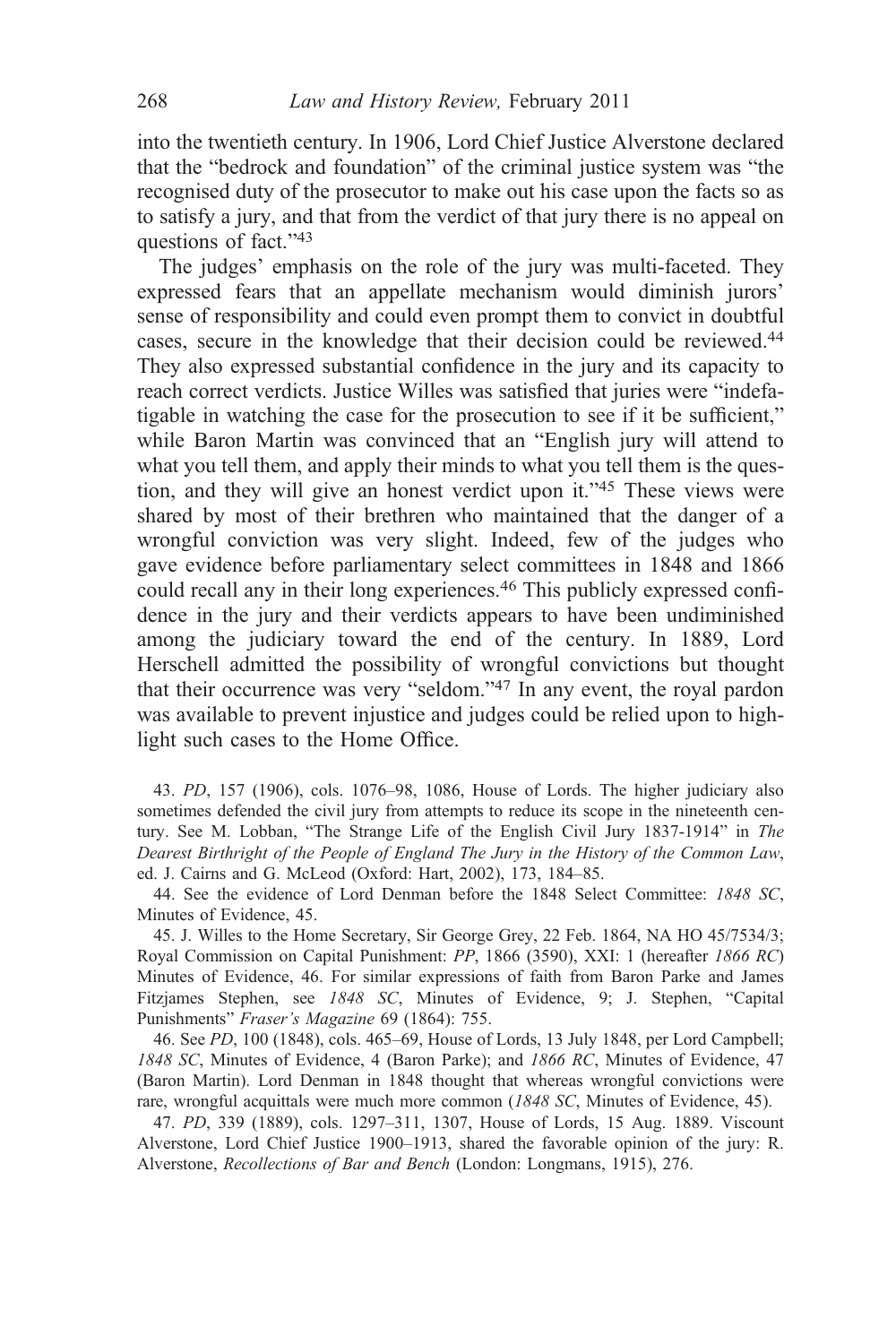These expressions of faith in the jury were a convenient means of serving arguments against an appellate court or any further reduction in capital punishment. Judges' confidence in juries had important limitations: they did not trust juries to reach decisions on difficult questions. Indeed they viewed the relative simplicity of the criminal law as a great benefit because it ensured that the questions put to juries were uncomplicated.48 This in turn reduced the scope for unwarranted acquittals. Baron Bramwell rejected a proposal to allow English juries to make a finding of extenuating circumstances as was possible in France, on the grounds that it would require considerable explanation, especially for country juries, and "anything which multiplies distinctions and the chances of escape to a criminal is much to be deprecated."<sup>49</sup> Having an appeal court raised the prospect of the criminal trial becoming encumbered with fine technical points of law.

Proponents of reform argued that it was unjust for there to be a right of appeal in relatively minor civil cases, but no such right where a prisoner's life was at stake.<sup>50</sup> Judges responded that one of the great advantages of the criminal law was its clarity and capacity to deliver a clear public message. Baron Parke contrasted the "abundantly clear" criminal law with the more complicated civil law.51 The purpose of an appeal in civil law was to give satisfaction to the parties who could bear the cost, but the criminal law had to establish the truth and, crucially, satisfy the public.<sup>52</sup> The best means of achieving this objective was to ensure that justice was administered speedily and with no room for doubt as to its finality. Baron Platt's refusal to reserve the "Brazilian Pirates" case was explicitly based upon the need to remove any public doubt about the prisoners' guilt.<sup>53</sup>

Deterrence was central to the judges' approach. Denman expressed fears prior to the 1848 Act that judges were too ready to reserve cases and from

48. See J. Willes to the Home Secretary, Sir George Grey, 22 Feb. 1864, NA HO 45/7534/3.

50. The Law Times commented: "Why is it that an appeal is given to twenty pounds and denied to a sentence of death or transportation? It is impossible to avoid the conclusion that it is because the one always affects the rich, the other usually the poor." Law Times 11 (1848), 339.

51. 1848 SC, Minutes of Evidence, 6.

52. Lord Brougham considered it a "great mistake to suppose that it was possible to apply the same rule in criminal as in civil suits." PD, 100 (1848), cols. 465–69, House of Lords, 13 July 1848. For other views on the essential differences between civil and criminal proceedings, see the evidence of Parke, Alderson, and Lord Lyndhurst before the 1848 Select Committee (1848 SC, Minutes of Evidence, 3–13, 47) and the judges' letters to the Home Secretary in response to an 1864 bill (NA, HO 7534). Similar arguments were employed by Lord Chief Justice Alverstone to oppose criminal appeals in the early twentieth century, see PD, 157 (1906), cols. 1078–9, House of Lords, 22 May 1906.

53. See n. 13 previously.

<sup>49.</sup> 1866 RC, Minutes of Evidence, 30.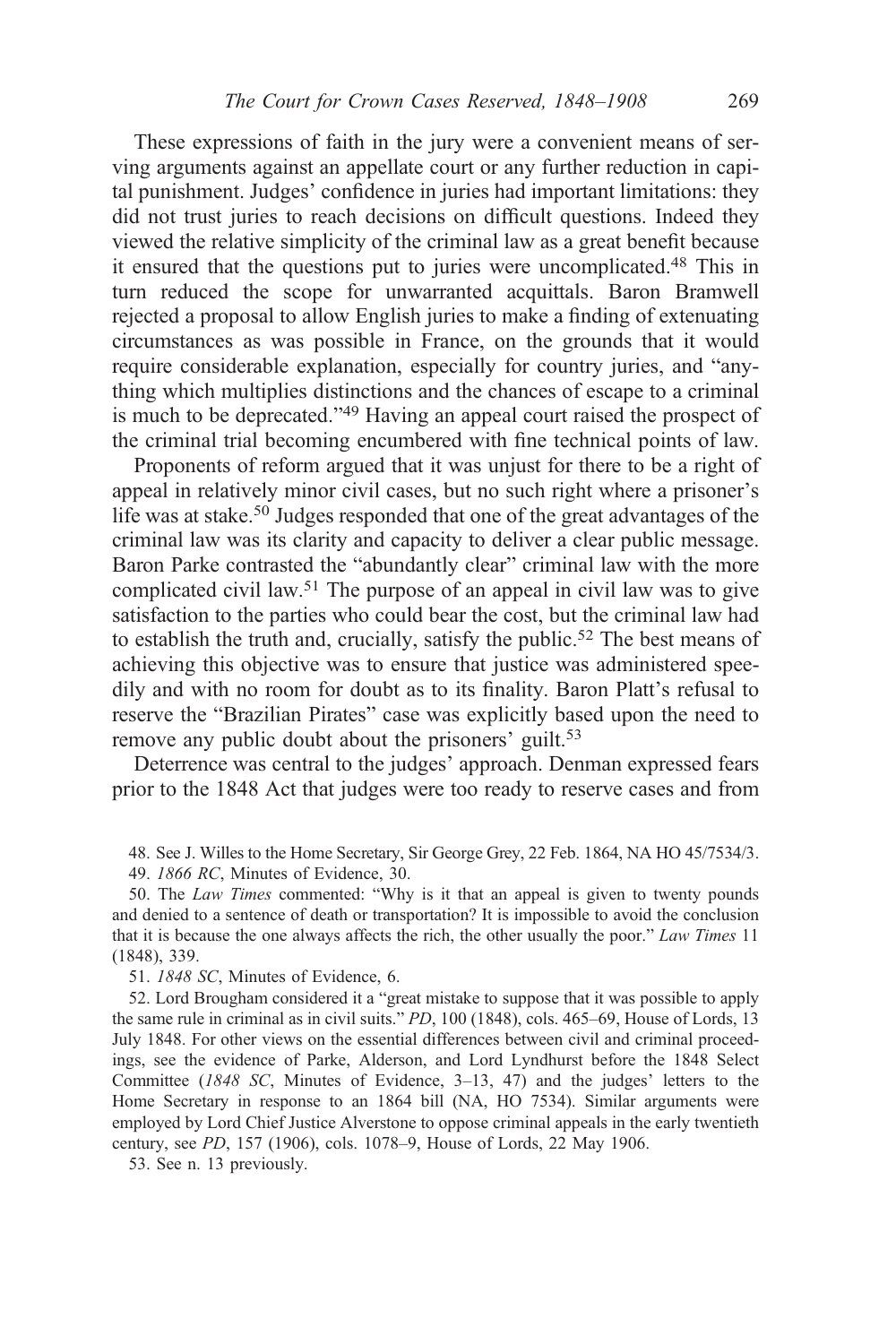"this hesitation some want of confidence in the law would be felt by the bystanders and the public; the delay of passing sentence diminished its effect as a lesson and example."<sup>54</sup> Lengthy processes of appeal and a court with the power to overturn the jury's verdict would undermine the necessary qualities of speed and finality that characterized the existing system and facilitated its deterrent effects. This was a consistent point of difference between judges and proponents of a court of criminal appeal throughout the nineteenth-century debates on the subject. There was agreement that the criminal law needed to maintain public confidence, but whereas reformers believed that this was best achieved through the certainty and safeguards provided by an appeal court, judges favored combining a "reasonable degree of certainty" with a "great degree of despatch."<sup>55</sup> For the remainder of the century the judges remained committed to the view that the sentencing speech in court and the swift execution of the sentence thereafter were the best means of expressing authority and suppressing crime. They continued to pass exemplary, severe sentences for offenses that were prevalent in particular localities. The resulting inconsistency attracted substantial criticism but attempts to address the disparity in sentencing practices came to nothing.<sup>56</sup>

The judges accepted that their approach was unlikely to result in the formulation of a more precise, rule-governed criminal law. Indeed, to the extent that it preserved consonance between the law and the public's understandings of it, they actually welcomed the imprecision. Stephen, who did more than any other Victorian judge to bring clarity to nineteenth-century English criminal law, argued that the jury's verdict supplied "as high a standard of certainty" as was possible in the context of a system that was concerned with practical rather than philosophical inquiry. He emphasized the important role that the jury played in securing wider public support for the administration of justice.<sup>57</sup> Justice Erle asserted that "there is more practical sense and right feeling in a verdict than in any other known form of expressing a moral opinion."<sup>58</sup> The danger that

54. Arnould, Memoir of Thomas Denman, 444. Lord Chief Justice Cockburn argued in 1864 that it was "obviously of great importance ... that punishment should follow on conviction with as much speed as is consistent with safety." (A. Cockburn to H. Waddington, April 4, 1864, NA HO 45 7534/13.)

55. 1848 SC, Minutes of Evidence, 5 (Baron Parke).

56. See L. Radzinowicz and R. Hood, "Judicial Discretion and Sentencing Standards: Victorian Attempts to Solve a Perennial Problem," University of Pennsylvania Law Review 127 (1979): 1288–1349.

57. J. Stephen, A General View of the Criminal Law of England (London: Macmillan, 1863), 208.

58. W. Erle to G. Grey, 2 April, 1864, NA HO 45 7534/10.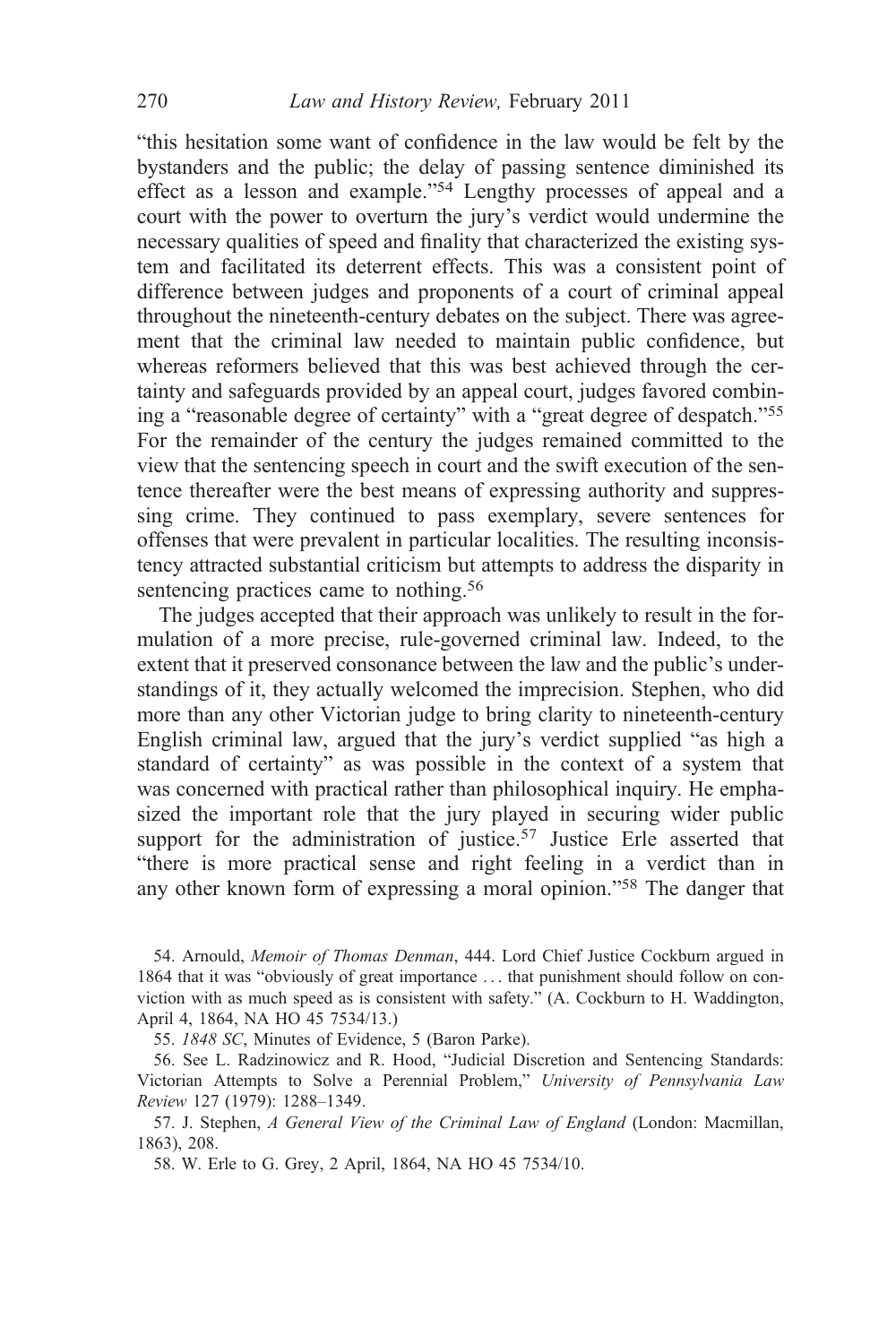this moral opinion might be obscured by legal form prompted judges to condone juries' mitigating practices in certain circumstances.59 The need to accommodate public opinion also explains their unexpected decision to sanction reviews of sentences at their council in 1892 at a time when there was substantial public disquiet surrounding sentencing practices.60

A consistent theme in the judges' approach to the question of criminal appeals and indeed the criminal law more generally was the desire to preserve the space for discretion to operate in trials. The judges' vision could accommodate the mediating practices of juries and prosecutors and, most fundamentally, it preserved the judge's position at the core of the trial and the justice system. The few proposals for an appeal court that met judicial approbation usually made the appeal subject to the permission of the trial judge and did not introduce any right of appeal for the prisoner.<sup>61</sup> Many defended the existing system by arguing that trial judges invariably reserved doubtful points of law and secured a pardon if there was any risk that a miscarriage of justice had occurred. These attitudes were selfinterested insofar as they sought to preserve judicial conduct in trials from scrutiny, but the preservation of judicial power could have been achieved in other ways. Indeed, a court of appeal with full powers of review would arguably have been a more effective means for the higher judiciary to exercise a greater degree of control over what passed in trials, particularly those involving quarter session judges or part-time assize judges. Yet judges showed little inclination to support legislation that would have given them greater powers to intervene in the day-to-day workings of criminal justice. Criminal law was best administered locally without fear of central interference and control.

## II. The Judicial Approach to Reserving Cases

The common law judges' belief that the scope for review of criminal trials should be very limited is reflected in the small volume of cases heard by

59. See P. Handler, "The law of felonious assault in England, 1803-1861," Journal of Legal History 28 (2007): 183–206. In 1866 Baron Bramwell recalled a case in which six prisoners had been "rightly" acquitted on the grounds of insanity even though they did not come within the legal definition of insanity. The juries acted in "accordance with public feeling" and with the sanction of the judges. (1866 RC, Minutes of Evidence, 29).

60. See n. 40 previously.

61. This was a condition for the majority of the judges' support for the 1848 bill, although Lord Denman thought it "against all principle" (1848 SC, Minutes of Evidence, 45). For the limits of judicial support for other proposals, see text at n. 34 previously.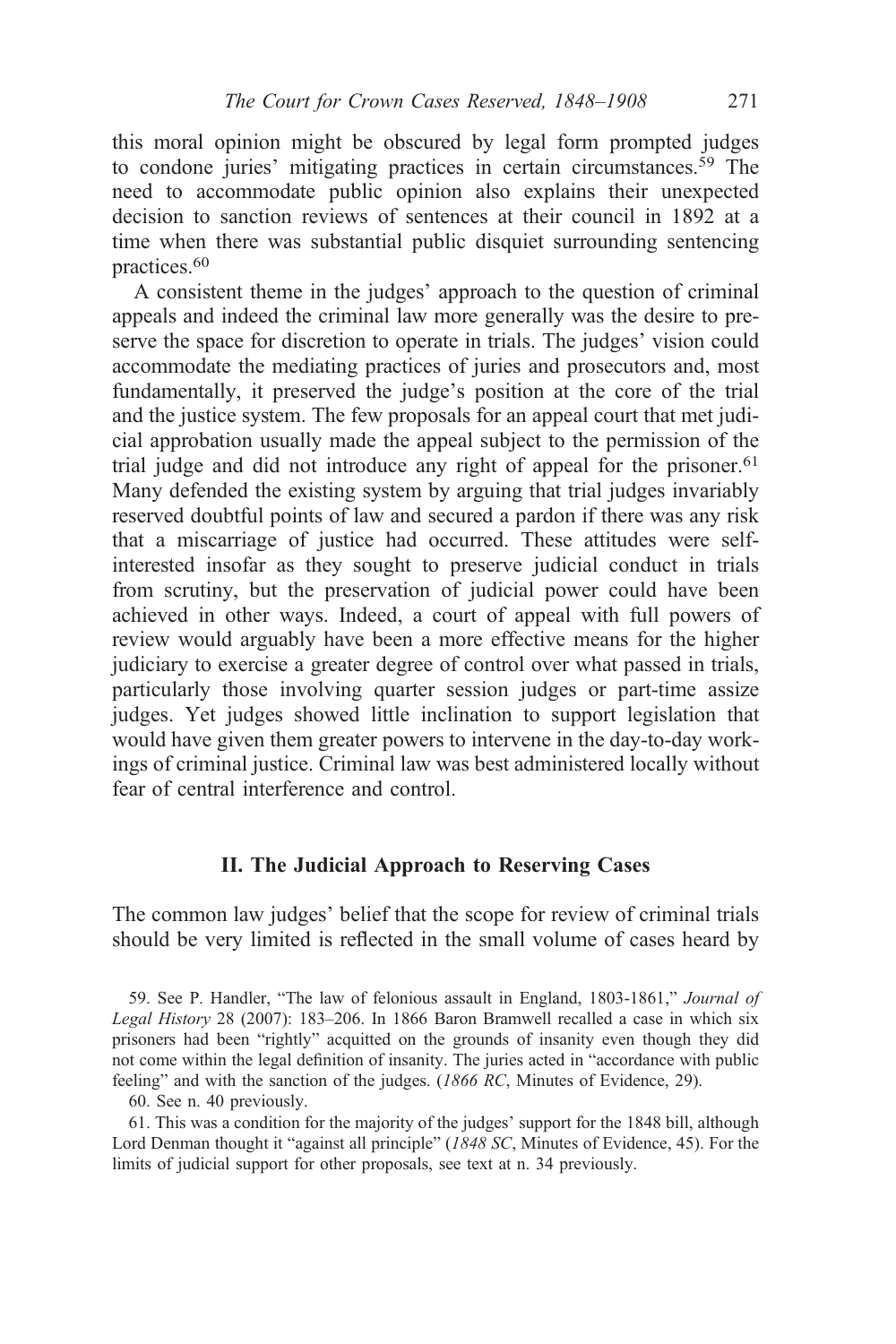the CCCR.62 In 1849, the first full year of its operation, it heard twentyseven cases. This was almost double the number of cases that had been reserved for consideration by the common law judges in 1847, but the rise was attributable to the inclusion of cases from the quarter sessions. In the period from 1849 to 1870, the court heard an average of twenty-six cases per year. Of these, a little more than half were reserved from the quarter sessions. In the period after 1870, the Court's caseload dropped below twenty cases per year. This decline continued in the 1890s and 1900s when the average number of cases fell to single figures.63 When it is considered the Court of Criminal Appeal heard 618 cases in its first full year of operation in 1909, the limitations of its predecessor become clearer still.64 The 115 cases reserved at the Old Bailey accounted for just over ten percent of the CCCR's entire caseload in the period 1848-1908.<sup>65</sup> Most fell in the first half of the period and there was a tailing off in the final twenty-year period, mirroring the general pattern for the CCCR.

The small and diminishing caseload of the CCCR was a direct result of the limited extent and quality of legal discussion in trials and the attitudes of the judiciary toward reserving cases. On assize, counsel and judges had limited access to books of authority. This was less of a problem in London, but this by no means guaranteed that the relevant authorities would be cited.<sup>66</sup> In the ordinary run of trials, counsel had very little, if any, preparation time. If counsel or the judge was unfamiliar with the area of law at issue, it was unlikely that they would pick up on difficult points. Moreover, a high proportion of trials in the nineteenth century took place without defense counsel, in which case the possibility of reserving a case rested solely upon the judge's knowledge or, perhaps more significantly, willingness to doubt it.<sup>67</sup>

Where the question of reserving a point was raised it was usually by the defense counsel. The judge did not feel obliged to accede to a request to

63. The average number of cases per annum during the period between 1890 and 1907 was nine, the majority of which came from the quarter sessions.

64. Pattenden, English Criminal Appeals, 35.

65. See n. 6, previously.

67. Bentley suggests that even at the end of the nineteenth century, defended prisoners were still in the minority. (Bentley, English Criminal Justice, 108.)

<sup>62.</sup> For the figures contained in this paragraph on the CCCR's total caseload, see Bentley, Select Cases, 195–96.

<sup>66.</sup> See the criticism in the Law Times: 2 LT 363 (1844), cited in Spiller, Cox and Crime, 48. The problem remained at the end of the century, see Law Magazine 25 (1899–1900): 375–79.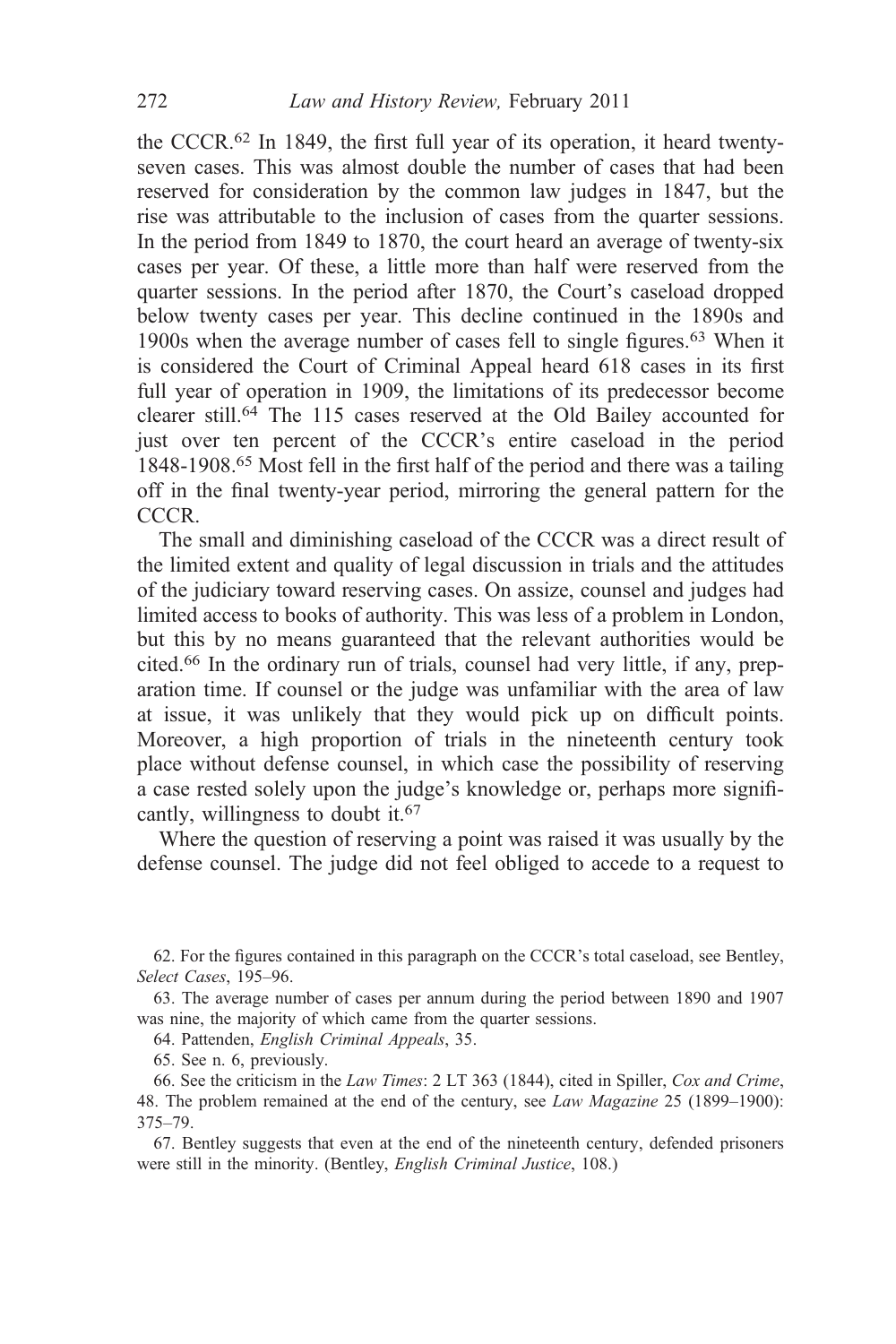reserve a point and often refused.<sup>68</sup> The reluctance to reserve points was partly a consequence of the fact that the CCCR had no power to order a retrial. Reserving a case ran the risk of having an offender who was obviously blameworthy having his or her conviction quashed. The CCCR quashed just over one quarter of the convictions referred from the Old Bailey.69 The risk prompted prosecution counsel to withdraw evidence that the judge had doubts about and was minded to reserve, when it could afford to do so.70 On occasion the defendant would take advantage of an offer from the judge not to reserve a point to avoid the delay attendant upon bringing a case before the CCCR.71 The CCCR met infrequently, so it could be months before a case was heard and even then there was a risk that it would be adjourned.72 If the defendant was unable to find sureties for bail, this prospect of delay would operate as a powerful disincentive to press for a case to be reserved.73

Trial judges adopted a very restrictive approach to reserving cases, confident in the knowledge that there was very little chance of censure. The only avenue for redress available to defendants was to seek a royal pardon, in which case any subsequent doubts that the trial judge felt could be communicated to the Home Office privately and a pardon (often only conditional) granted. The judges' limited outlook was also clearly evident in the decisions of the CCCR itself concerning its own jurisdiction. In the first twenty years of its operation, it ruled that it had no jurisdiction where a guilty plea was entered and no power to amend the indictment.74

Given the highly discretionary nature of the power, it is unsurprising that at the Old Bailey, trial judges' practice in reserving cases varied considerably. Judges at the Old Bailey included city judges as well as common law judges.75 In practice, the majority of serious trials were presided over by one or two of the two common law judges allocated to each session,

68. See Old Bailey Proceedings [OBP], (www.oldbaileyonline.org, 11 May 2010) Jan. 1860, trial of David Hughes (t18600102-154); OBP, Feb. 1883, Elizabeth Stranger (t18830226-352); and OBP, July 1894, William Butts (t18940723-621).

69. The CCCR quashed 33 of 115 convictions referred to it from the Old Bailey.

70. See, for example, OBP Nov. 1863, John Murphy (t18631130-58); and OBP Nov. 1883, Patrick O'Donnell (t18831119-75).

71. See, for example, OBP Nov. 1879, John Hayward (t18791124-72).

72. See Bentley, Select Cases, 51. Stephen estimated it met three or four times a year for a day or half day (Stephen, *History*, 312). For an example of the delays in the CCCR, see The Times (8 June 1857), 11d.

73. See Pattenden, English Criminal Appeals, 9.

74. See Bentley, Select Cases, 50

75. The Lord Mayor was the chief commissioner, the recorder of London the principal city judge, but judges from other City courts, notably the Sheriff's court, were also entitled to sit on the bench. See Bentley, English Criminal Justice, 69–70.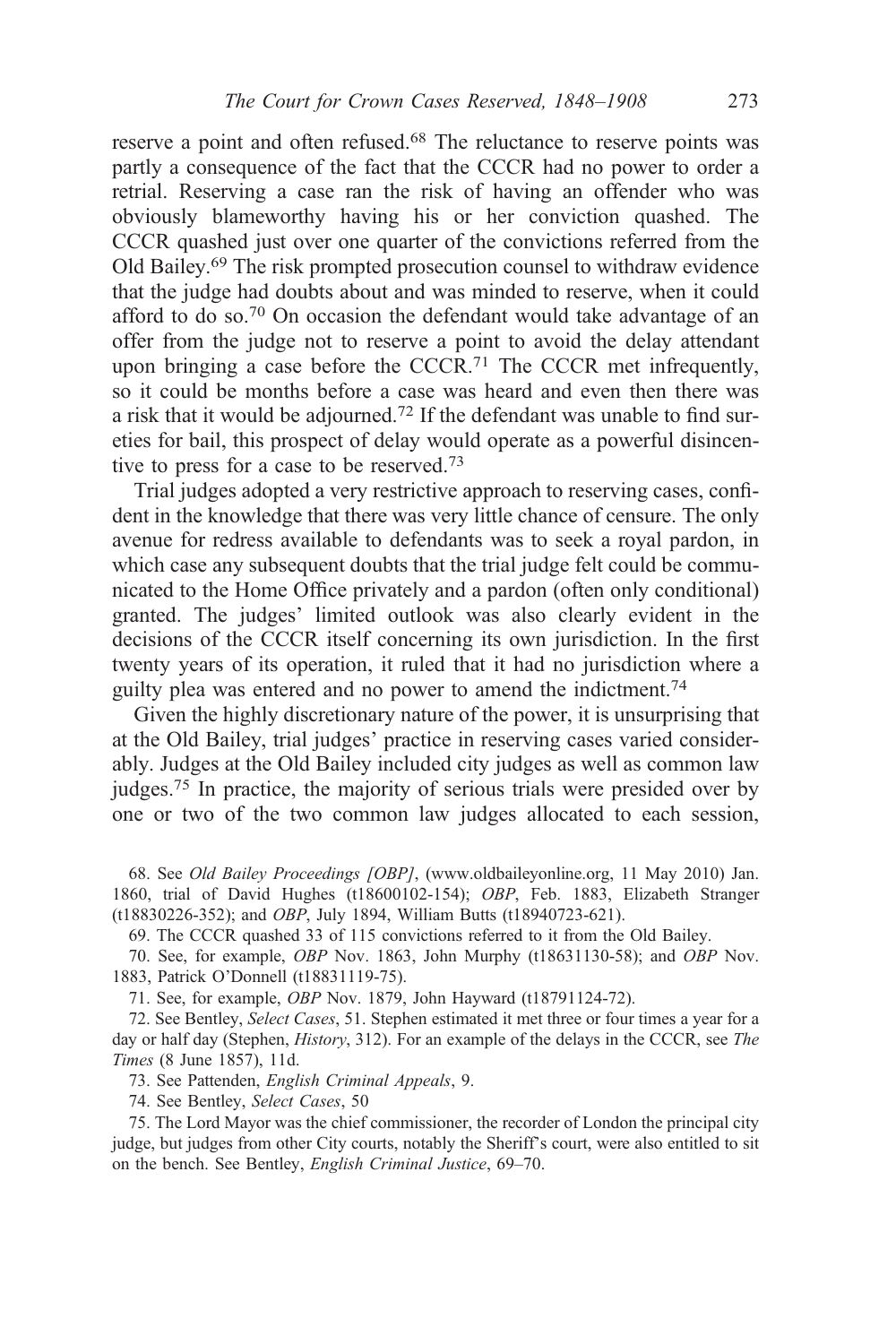with the city judges dealing with the remainder. The presence of a number of judges at the Old Bailey allowed for consultations on points of law either before or during the course of the trial.<sup>76</sup> On assize, where judges usually travelled in pairs with one taking the civil side business and one the crown side business, there was also the opportunity to consult on difficult points. This provided a ready means of resolving issues of law and reduced the need to reserve cases. Judges could meet counsel's objections with confidence if they had the support of one of their brethren.<sup>77</sup> It was not uncommon in more serious cases for two judges to sit together.78

The facility to consult other judges went some way toward obviating the need for reserving points, but it was not a systematic means of raising and debating points of law. There is little evidence of any convention among the judiciary regarding when a question should be reserved or a further opinion sought. This is reflected in the large variations in individual judges' practices at the Old Bailey. Just less than half of the reserved cases from the Old Bailey were tried by the recorder or one of the other city judges.79 Some judges, such as Russell Gurney whose service as a city judge at the Old Bailey extended between 1850 and 1877, regularly reserved cases. During his twenty years as recorder of London, he was responsible for one quarter of all Old Bailey reserved cases.<sup>80</sup> Gurney had a particular interest in the development of the criminal law. He was an active law reformer as a member of Parliament and drafted, with the assistance of his cousin, James Fitzjames Stephen, a homicide bill in 1872.81 His detailed knowledge of the criminal law prompted him to use the CCCR to clarify uncertain points.82 Gurney was exceptional and held in high regard. Other city judges were less able and much less willing to reserve cases. Commissioner Kerr, a judge of the Sheriff's Court, who

76. See, for example, Justice Brett's consultation with Baron Cleasby during a manslaughter trial (the case was eventually reserved): OBP April 1875, William Taylor (et al.) (t18750405-274).

77. For an example, see OBP Jan. 1860, David Hughes (t18600102-154).

78. See, for example, OBP Oct. 1849, Maria Manning (t18491029-1890); and OBP Jan.1858, Christian Sattler (t185801014-211).

79. 56 out of 115.

80. He reserved twelve cases as recorder. During the period from 1850 to 1857, he reserved three other cases during his time as a judge of the Sheriff's Court and as common serjeant.

81. The homicide bill failed, mainly because of the opposition of the judges. He successfully carried bills on criminal justice administration (1867), and larceny and embezzlement (1868). See M. C. Curthoys, "Gurney, Russell (1804–1878)," Oxford Dictionary of National Biography, Oxford University Press, 2004 [http://www.oxforddnb.com/view/article/11774, accessed 22 March 2009]

82. See R. v. Tite, 169 Eng. Rep. 1289, 1290.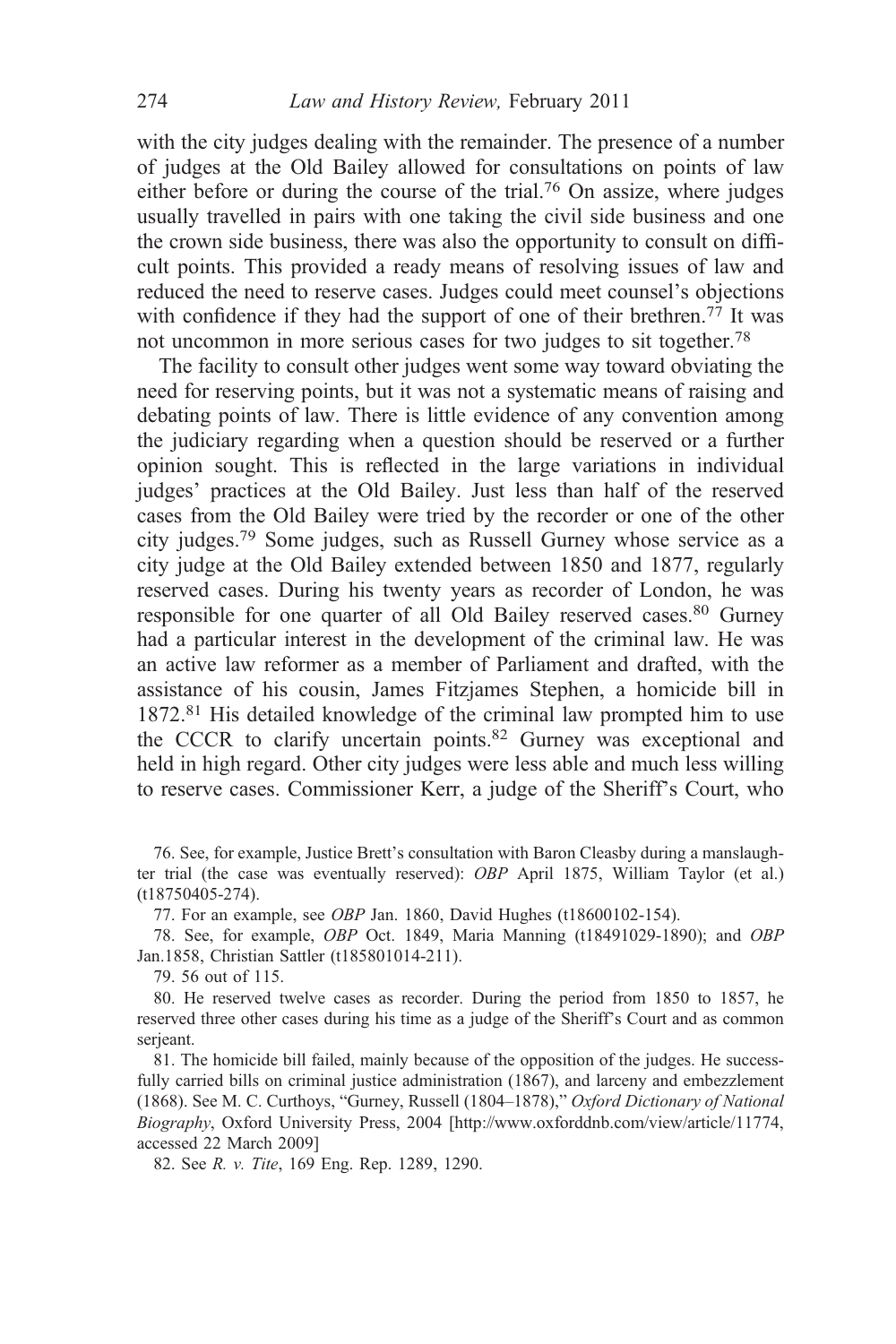sat regularly at the Old Bailey during his forty-year tenure (1859–1901) reserved two cases in his first year, but thereafter averaged one per decade. Others, such as Sir Thomas Hall (1892–1900), and Forrest Fulton (1892– 1907), only reserved very infrequently, if at all.<sup>83</sup> There was also variation in the practice of reserving cases among the common law judges, although it is difficult to make comparisons as they attended the Old Bailey with varying frequency. Some, such as Chief Justice Cockburn, did not reserve any of the cases that they tried at the Old Bailey, whereas others such as Baron Alderson seemed more willing to do so.<sup>84</sup>

In view of the light caseload of the CCCR, fears about overburdening it could scarcely have justified the judges' highly restrictive approach to reserving cases. More pressing would have been a reluctance to subject their reasoning and decisions to scrutiny. The city judges may have felt this concern more acutely, but the CCCR was only marginally more likely to quash convictions in cases tried by city judges than it was in cases reserved by common law judges.<sup>85</sup> In addition to these concerns, certain types of case were deemed unsuitable for consideration by the CCCR. Judges may have shared the concern expressed by one city judge not "to burden the Court for Crown Cases Reserved with merely fanciful cases that lead to no result."<sup>86</sup>

Unsuitable cases for the CCCR did not necessarily involve less serious crimes. In the homicide case of R. v. Sattler,  $87$  the two judges who tried the case, Baron Martin and Justice Willes, had a basic disagreement as to how the jury should be directed. The defendant had killed the police officer who had arrested him in Hamburg on suspicion of theft in England. The case

83. Kerr was a particularly combative judge who regularly clashed with judges of the superior courts in Sheriff's Court cases. He insisted on being referred to as "Commissioner Kerr," because of his position on the Old Bailey commission. According to Polden, he was "opinionated and stubborn, avaricious and self righteous." See P. Polden, A History of the County Court 1846-1971 (Cambridge: Cambridge University Press, 1999), 322-23; and G. Pitt Lewis, Commissioner Kerr: An Individuality (London: Fisher Unwin, 1903). Hall and Fulton reserved one case each.

84. Alderson reserved three cases. During the period from 1757 to 1828, Bentley found considerable variation among judges. See Bentley, Select Cases, 121–22.

85. Cases tried by city judges accounted for just less than half of the total cases reserved from the Old Bailey (see n. 79 previously) but just more than half of the cases in which the conviction was quashed (18 of the 33).

86. OBP April 1906, Laura Patterson (et al.) (t19060402-48). The judge (Serjeant Bosanquet) directed the jury to acquit on conspiracy charges, but warned the defendant that if she were charged again in connection "with matters of this kind" she would probably render herself liable to serious punishment.

87. OBP Jan. 1858, Christian Sattler (t185801014-211); The Times (7 Jan. 1858), 9b; and R. v. Sattler, 169 E.R. 1111.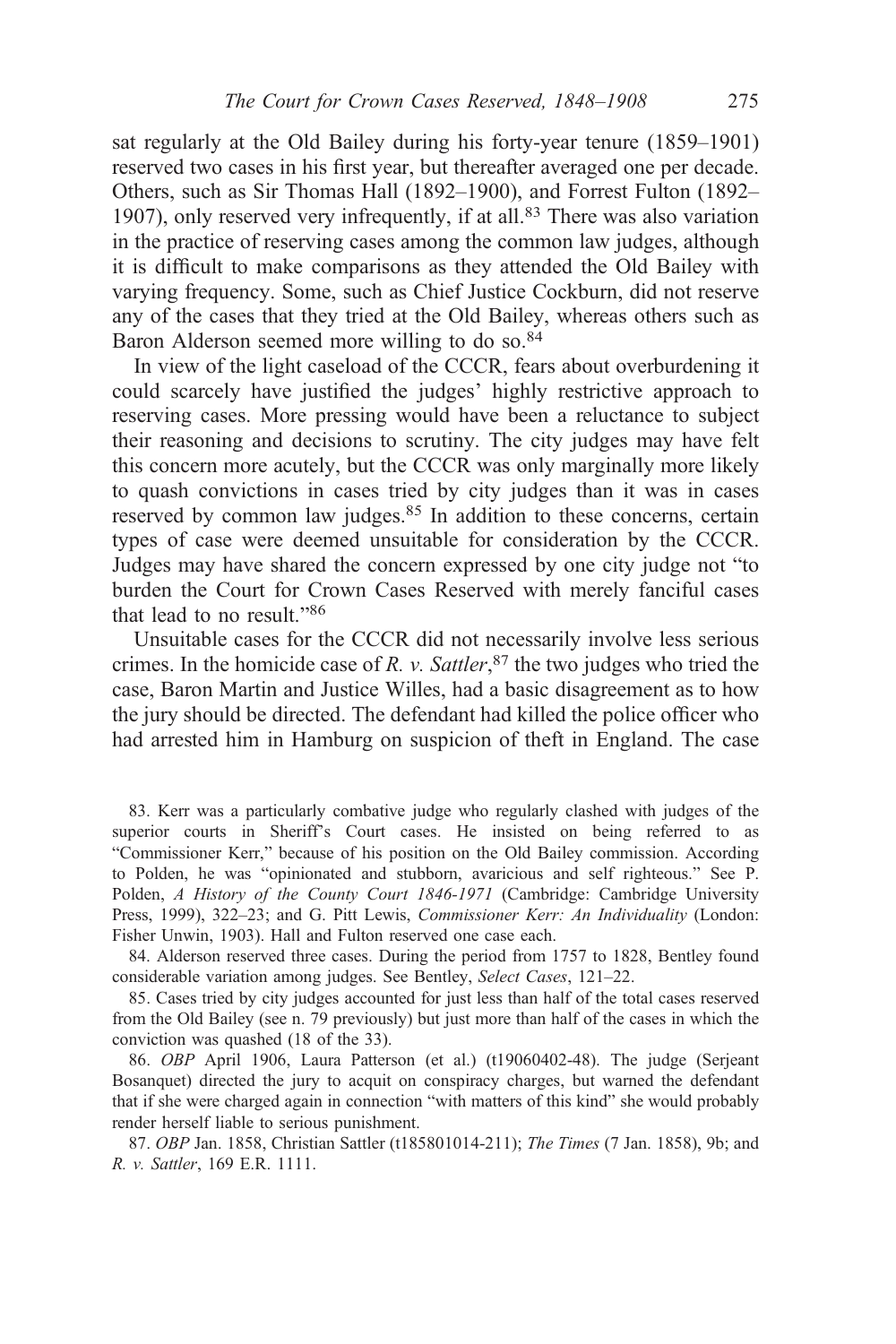raised a question of jurisdiction but also a point as to whether the prisoner was in lawful custody and, if he was not, whether the killing was necessarily only manslaughter on grounds of provocation. The defense counsel urged the judges to reserve the point but despite their disagreement and "the great difficulties" involved in the case, Martin and Willes felt unable to formulate a question for the CCCR. Their reasons are not reported, but in view of the uncertainty, they decided it was a question "upon which the Jury must pronounce."<sup>88</sup> The case was only reserved when, following another similar case, the Home Secretary made a direct request for Martin to state a case for the CCCR.<sup>89</sup>

Sattler involved two experienced common law judges and a clearly identified point of law in dispute. In cases in which questions of law were mixed with other issues, judges expressed a preference for resolving the case during the trial. This can be illustrated with reference to cases involving members of a religious Sect called the "Peculiar People" who believed that prayer, rather than medical science, was the best means of curing illness. A number of their members were prosecuted for the manslaughter or neglect of their children. The cases prompted considerable contemporary interest and raised difficult religious, medical, and legal questions.90 The legal issues focused upon whether parents owed any legal duty to their children to procure medical aid in the event of illness and, if there was such a duty, whether an honest belief that faith healing was a more effective remedy than medicine could afford a defense. A batch of cases at the Old Bailey in the late 1860s and 1870s prompted a range of inconsistent judicial answers to these questions. Justice Willes steered the jury in R. v. *Wagstaffe* toward an acquittal by stating that it was a case in which "affectionate parents had done what they thought was best for the child."<sup>91</sup> In the cases of R. v. Hurry and then R. v. Downes, Justices Byles and Blackburn instructed juries that there was a duty and that they should convict if satisfied that neglect had

88. Per Justice Willes (OBP Sattler).

89. The other case was heard at the same time as *Sattler*; see R. v. Lopez 169 E.R. 1105. The case was heard before a full court but the CCCR's decision was confined to narrow grounds. Almost ten years later, the difference between the two judges had not been resolved; see Martin's evidence before the 1866 Royal Commission on Capital Punishment: 1866 RC, Minutes of Evidence, 40.

90. See The Times (7 July 1870), 5d; ibid. (25 April 1872), 12b; ibid. (9 Sep. 1873), 10f; ibid. (9 June 1875), 7f; and ibid. (13 Jan. 1882), 6c. For the broader context and the history of prosecutions of Peculiar People, see S. Peters, When Prayer Fails: Faith Healing, Children and the Law (Oxford: Oxford University Press, 2008), 47–66.

91. OBP Jan. 1868, Thomas Wagstaff and Mary Wagstaff (t18680127-214); and R. v. Wagstaffe, 10 Cox C.C. 530.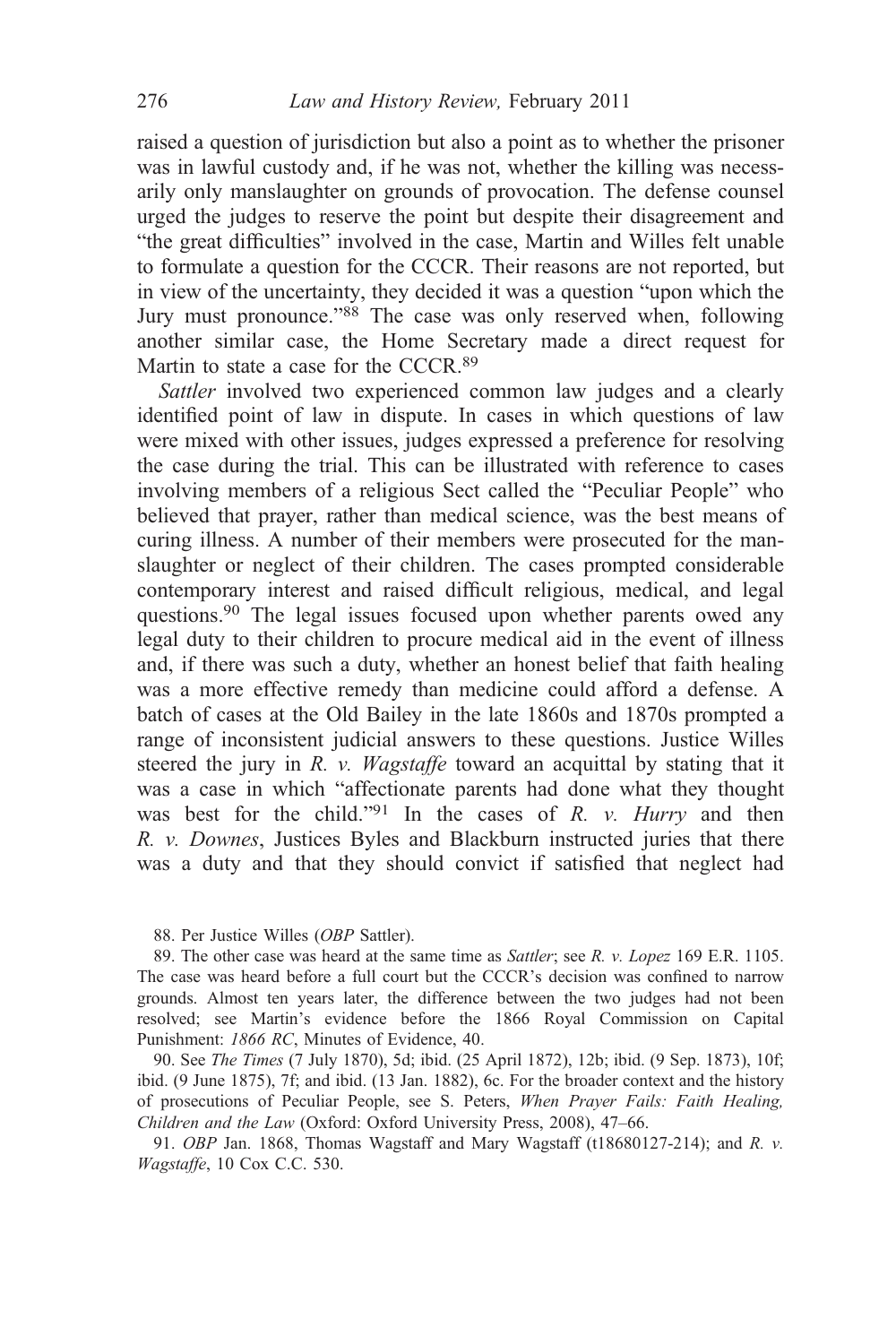occurred.<sup>92</sup> In the intervening case of R. v. Hines Baron Pigott withdrew the case from the jury on the grounds that it was not "a case for a judge to deal with in a Criminal court."<sup>93</sup>

The judges were reluctant to refer to the CCCR despite the evident divergence of judicial opinion. They preferred to negotiate a solution in the trial than to seek a formal resolution in the CCCR. Byles was dissuaded from reserving the case of Hurry by an assurance from the defendant that he had no wish to break the law and by evidence of his exemplary character. Blackburn reserved the case of Downes, but only after he had suggested during the course of the trial that the prosecution would be satisfied by an assurance from the Peculiar People that they would seek medical aid in future.<sup>94</sup> The cost of this approach was legal uncertainty. Indeed, the CCCR upheld the conviction of Downes on the basis of a statute, not cited in the trial or in any of the previous cases, which made it a summary offence for parents to neglect to procure medical aid for their children when they were able to do so. $95$  The "discovery" of the statutory basis for the duty is all the more remarkable for the fact that the statutory clause in question appears to have been enacted specifically in response to Wagstaffe's acquittal. The judges' preference for the trial as the forum for addressing the sensitive issues in these cases is also reflected in the CCCR's decision in Downes. The judgments were short, rested entirely on the statute, and did not clarify whether the parents' duty was absolute or whether the standard was one of negligence.<sup>96</sup>

The judges' reticence to reserve cases persisted through the remainder of the century. The fact that the CCCR's caseload diminished as the century progressed suggests that the reticence may have increased.<sup>97</sup> The variability in practice extended to the mode in which cases were reserved and then stated for the opinion of the CCCR. Rules of court were issued in 1850 that contained instructions as to what should be contained in the statement of case, but some trial judges included much more detail than

92. OBP May 1872, George Hurry and Cecilia Hurry (t18720506); OBP June 1875, John Downes (t18750605-427).

93. OBP Aug. 1874, Thomas Hines (t18740817-560).

94. See R. v. Downes (1875-76), L.R. 1 Q.B.D. 25, 26. Furthermore, Blackburn sought the assurance from Hurry, the man convicted before Byles but discharged having pledged that his Sect would abide by the law in future.

95. Poor Law Amendment Act, 1868, 31, 32 Vict. c. 122, s. 37. OBP June 1875, John Downes (t18750605-427), R. v. Downes. Downes was prosecuted again in 1876 when another of his children died, see OBP Sep. 1876, John Downes (t18760918-449).

96. There were further prosecutions of Peculiar People in subsequent decades, particularly in the 1890s following a change in the statutory framework. See OBP, Nov. 1898, Thomas Senior (t18981121-48); R. v. Senior [1899] 1 Q.B. 283; and Peters, When Prayer Fails, 57–66.

97. n. 62 previously.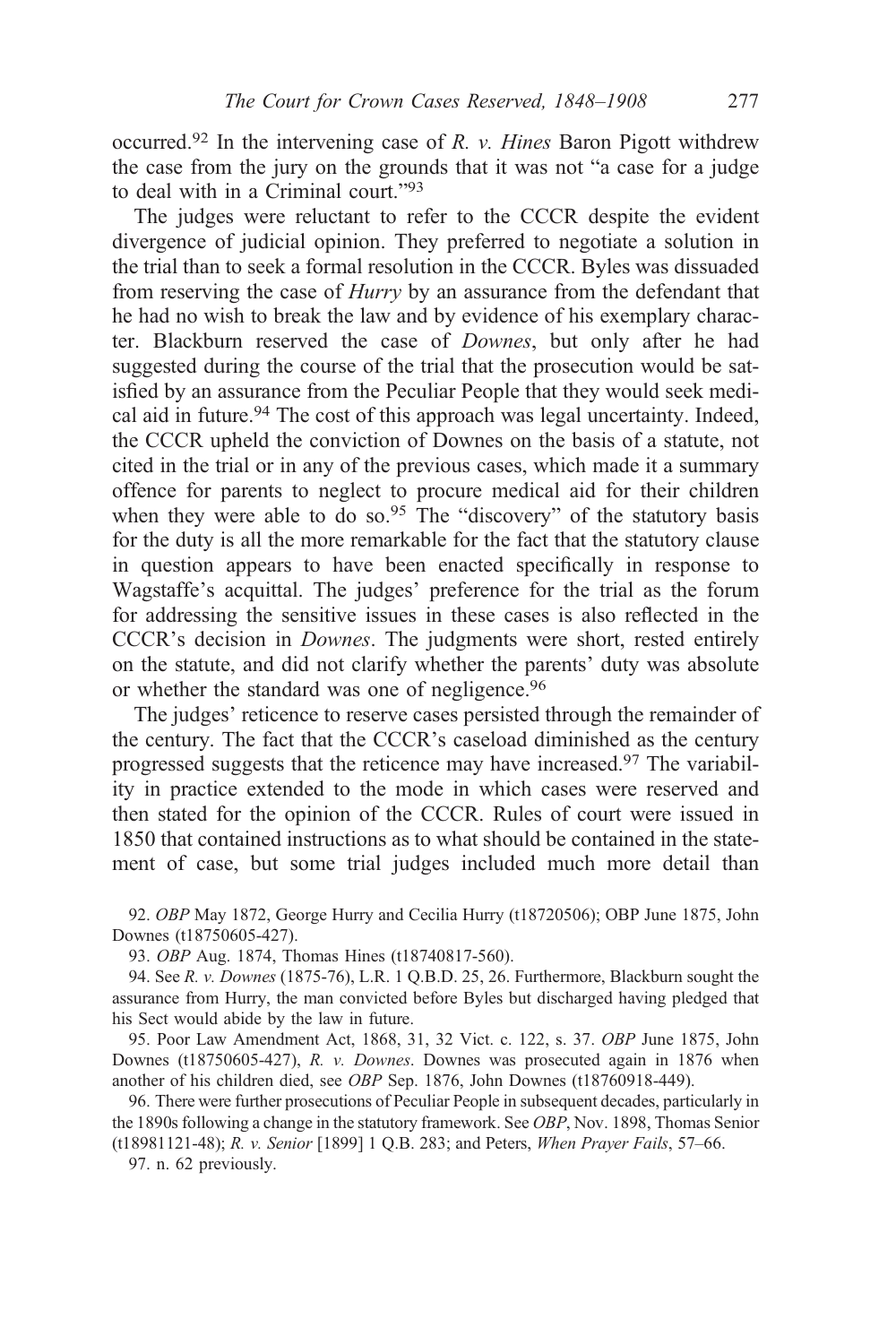others.98 In some trials the judges asked juries specific questions in order to frame the issue to be discussed before the CCCR.<sup>99</sup> Other judicial statements of case amounted to little more than a recapitulation of the evidence and a question as to whether the conviction could be supported. It is also clear that some judges did not fully understand their own role or that of the CCCR. In the case of William Tatlock in 1876, Commissioner Kerr confused himself when asking the jury a series of questions before formulating his own for the CCCR. Chief Justice Cockburn was not impressed, but felt powerless to act: "It appears to me plain that there has been a miscarriage in this case. But I scarcely know in what position we are placed as to the decision we can pronounce; ... it being to my mind perfectly plain, not only that the right questions have not been put to the jury, but also that their answers to the questions as put are directly contrary to the evidence. The proper remedy would be for a new trial; but that we have no authority to direct."<sup>100</sup>

## III. The Scope of Review

The types of cases that were reserved from the Old Bailey give a clear indication of judicial attitudes (Table 1). A large proportion involved fraud or forgery. These cases were most likely to involve difficult questions of procedure, evidence, or statutory interpretation and often hinged on issues of civil law. This was especially apparent in the disproportionately high number of reserved cases involving bankruptcy. Bankruptcy was not a crime, but bankrupts who had failed to surrender or who sought to defraud creditors could be the subjects of criminal prosecutions. These fraud cases involved the interpretation of the bankruptcy laws, which were very complex. They often turned on the adequacy of the previous summonses or the interpretation of accounting practices in the light of detailed legislation.101 Cases involving bankruptcy accounted for just more than 6 percent of the

98. For the rules see S. Denison, Crown Cases Reserved Reports (London, 1850), 11–13.

99. This was not a "special verdict," although the effect was similar. For examples, see OBP Jan. 1854, John Sharman (t18540102-183); and OBP Nov. 1860, Henry Moore (t18601125-55)

100. See OBP Feb. 1876, William Tatlock (t18760228-242); and R. v. Tatlock (1876-77), L.R. 2 Q.B.D. 157. The conviction was quashed. For another example of Commissioner Kerr adopting a strange interpretation of the law, which received short shrift from the judges in the CCCR, see R. v. Tyrell [1894] 1 Q.B. 710.

101. See OBP Aug. 1855, Cosmo Gordon (t18550820-785), R. v. Gordon, 169 Eng. Rep. 856; OBP Sep. 1855, Thomas Lands alias White (t18550917-875), R. v. Lands, 169 Eng. Rep. 848; OBP Oct. 1859, Archibald Skeen, Archibald Freeman (t18581025-999), R. v. Skeen and Freeman, 169 Eng. Rep. 1182.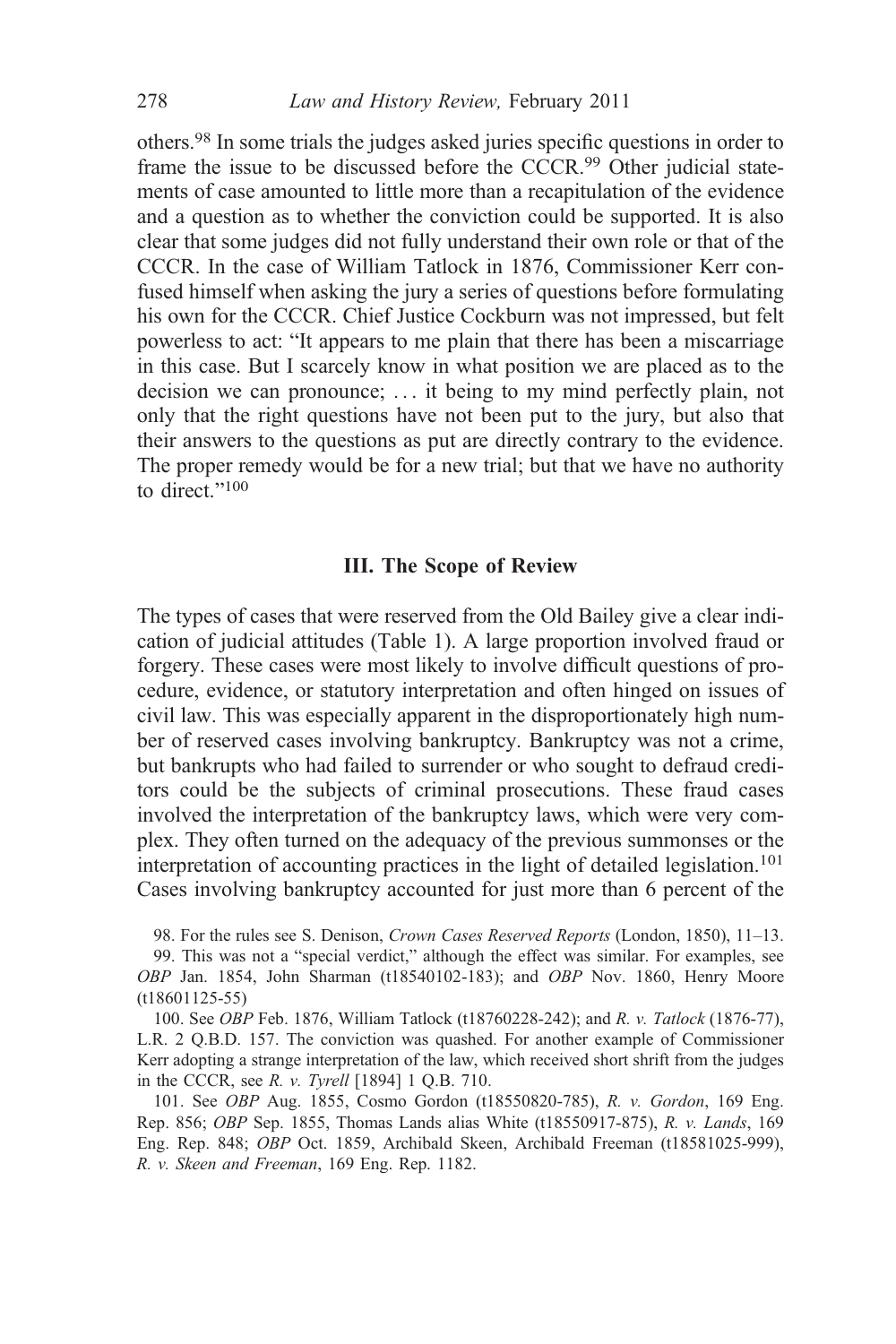| Offense Type    | Number | Percentage |
|-----------------|--------|------------|
| Assault         | 4      |            |
| Bigamy          | 4      |            |
| Forgery         | 12     | 10         |
| Fraud           | 34     | 30         |
| Homicide        | 12     | 10         |
| Libel           | 4      |            |
| Miscellaneous   | 11     | 10         |
| Perjury         | 12     | 10         |
| Sexual Offenses | 9      | 8          |
| Theft           | 13     | 12         |
|                 | 115    | 100        |

Table 1. Old Bailey Cases Reserved for the CCCR, 1848-1908<sup>a</sup>

<sup>a</sup>These figures are based on the Old Bailey Proceedings Online (http://www.oldbailey online.org/), reports of CCCR cases in the English Reports, Cox's Criminal Cases and the Law Reports and the records of outcomes in the National Archives, Crim 12. Fraud includes offenses involving deception such as obtaining by false pretenses, embezzlement, and offenses relating to bankruptcy. The category of miscellaneous includes arson, malicious damage to property, deserting a child, keeping a betting house, kidnapping, perverting the course of justice, public nuisance, selling bodies for dissection, and unlawful assembly.

cases reserved but only 0.6 percent of trials at the Old Bailey for the whole period.102

The technical nature of some of these cases reflects continuity with the previous era of the "Bloody Code" when the volume and scope of capital statutes encouraged judges to adopt very narrow interpretations of legislation and to insist upon strict procedural regularity. This theme persisted in the CCCR's jurisprudence despite the fact that the "Bloody Code" had been substantially repealed. The CCCR heard a steady stream of cases from the Old Bailey, which concerned the adequacy of the indictment. There were legislative attempts to minimize the scope for acquittals based upon technical faults with the indictment, but problems remained.<sup>103</sup> It was still common for the indictment to contain a large number of counts, each describing events slightly differently to avoid a variance between the indictment and the evidence. This generated numerous reserved cases from the Old Bailey. For example in R. v. Amos, the defendant was charged with arson. The building that had been set alight was described variously in twelve counts in an attempt to ensure that one of the descriptions matched

102. There were 426 trials involving bankruptcy in a total of 64,382 trials at the Old Bailey during the period from 1848 to 1907 (OBP).

103. Lord Campbell's Criminal Procedure Act of 1851 gave the court the power to amend a defective indictment, but problems remained. (14 and 15 Vict. c.100 ss. 24, 25.)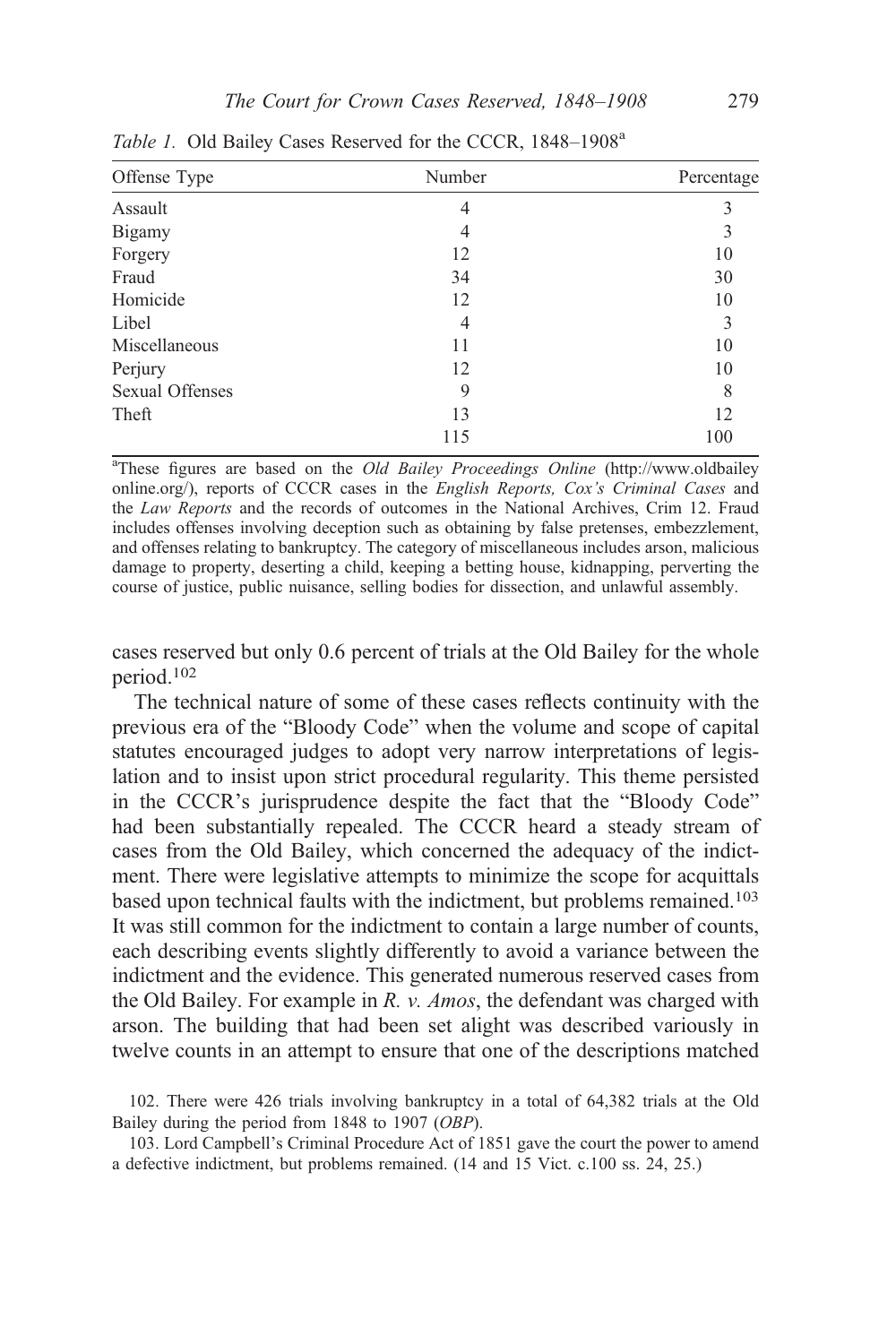the evidence and fell within the statute. The CCCR judges delivered a series of short judgments all of which asserted that the building in question could be described as a shed.<sup>104</sup> This type of case resulted from penal legislation that, despite attempts at rationalisation, continued to be drafted in very specific terms. As the period progressed, the highly pedantic, formalistic style of judicial reasoning became less prominent and some judges expressed a dislike of "fine distinctions."<sup>105</sup> Nonetheless, very specific, technical cases were a staple of the CCCR's workload, prompting one suggestion for its name as the "the court for refined distinctions."<sup>106</sup>

The cases reserved from the Old Bailey that generated substantial debate in the CCCR tended to concern property offenses and involved discussion of civil law concepts. This is clearly evident from the cases reserved that prompted a hearing in front of the full CCCR. This procedure, triggered when the initial panel of five judges could not agree or thought a question particularly important, was only invoked once or twice a year.107 The full court was constituted of all of the common law judges, or at least as many as could attend. Six of the nine cases reserved from the Old Bailey for the full CCCR concerned offenses that involved issues of civil law. Three concerned fraud or forgery. The judges were asked to examine complex bankruptcy proceedings, to determine the scope of the privileged relationship between solicitor and client in a conspiracy to defraud case, and to decide whether a novel attempt to gain credit through use of a forged receipt fell within the ambit of a statute.<sup>108</sup> Three additional cases turned on questions of public nuisance, property and contract.109 These were significant and complex cases, but the decisions had limited implications for the day-to-day operation of criminal trials at the Old Bailey. The other cases

104. OBP Jan. 1851, Edward Amos (t18510106-433), R. v. Amos, 169 Eng. Rep. 420.

105. OBP Shepherd, 1855, per Justice Cresswell. See also the judgement of Chief Baron Pollock in R. v. Westley, 169 Eng Rep. 1225.

106. The Times (11 Dec. 1848), 7b. For other examples of cases involving technical problems with the indictment, see OBP Sep. 1859, Westley (t18590919-857), R. v. Westley, 169 Eng Rep. 1225; OBP May, 1871, Balls (t18710501-393), R. v. Balls (1865-1872) L.R. 1 C. C.R. 328; and OBP July 1885, Burgess (t18850727-777), R. v. Burgess (1885-86) L.R. 16 Q.B.D. 141.

107. Bentley Select Cases, 51.

108. See Skeen and Freeman, n. 101 previously (bankruptcy), OBP Feb. 1884, Richard Cox and Richard Railton (t18840225-370); R. v. Cox and Railton (1884-85), L.R. 14 Q.B.D 153 (conspiracy to defraud); and OBP Dec. 1851, William Ion (t185112-15), R. v. Ion 169 Eng. Rep. 588 (forgery).

109. OBP Dec. 1855 Lister & Biggs (t18551217-139), R. v. Lister and Biggs, Cox's C.C. VII (1858), 342; OBP Feb. 1857, John Bryan (t18570202-350), R. v. Bryan, 169 Eng. Rep. 1002; and OBP Sep. 1872, George Middleton (t18720923-675), R. v. Middleton (1872-5), L.R. 2 C.C.R. 38.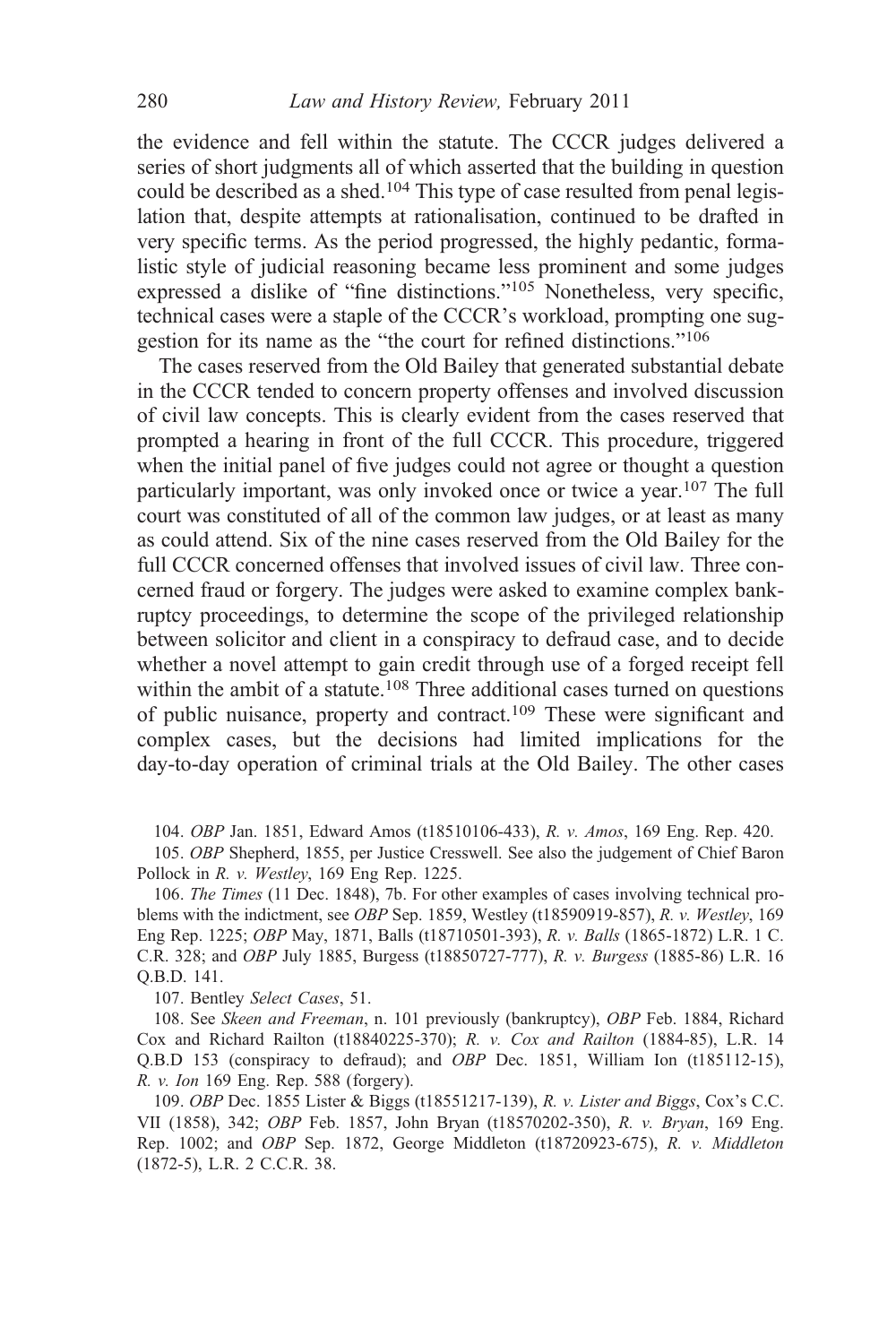from the Old Bailey reserved for the full court focused upon issues that arose from particularly unusual or novel facts. These included the high profile cases of  $R$ .  $v$ . Keyn and  $R$ .  $v$ . Clarence, but neither addressed issues of criminal law that were likely to arise in trials on a regular basis.110

The Court's preoccupation with questions that had a civil law dimension reflected the judges' expertise. Many had limited experience of practicing in criminal courts and few showed much interest in criminal jurisprudence.111 Lord Campbell, for example, had a very active dislike of criminal work on circuit: "[M]y spirit almost dies away when I think that I am to pass the remainder of my days in hearing witnesses swear that the house was all secure when they went to bed, and next morning they discovered that the window had been broken and their bacon gone." He did not relish going to the Old Bailey, while "the horrors of the gaol in Liverpool" at one assize in 1852 gave him nightmares.<sup>112</sup> Judges who did not share Campbell's distaste saw little intellectual challenge in administering the criminal law. Baron Parke's assessment in 1866 was that: "There are very seldom any questions of real doubt in administering the criminal law; all the questions of doubt are those connected with property and contracts."<sup>113</sup> This view of criminal law restricted the scope of the CCCR's jurisprudence. The judges' belief that questions of criminal law were straightforward and ought to remain so, made them less likely to consider basic questions about criminal responsibility.

### IV. Judgment in the CCCR

Judgments in the CCCR were brief. The cases that were heard before the full court generated substantial argument and usually, although not always,

110. In R. v. Keyn, the CCCR quashed the manslaughter conviction of a foreign ship's captain arising out of a fatal collision at sea on the basis of a lack of jurisdiction; see OBP April 1876, Ferdinand Keyn (t18760403-293), R. v. Keyn (1876-77), L.R. 2 Q.B.D. 90. On the wider significance of the case, see A. Simpson, Leading Cases in the Common Law (Oxford: Clarendon Press, 1995), 227–258. In R. v. Clarence the Court quashed the assault conviction of a defendant who had sexual intercourse with his wife knowing that he had gonorrhoea on the basis that it fell outside the scope of the statutory offence; see OBP April 1888, Charles Clarence (t18880423-429a), R. v. Clarence (1889), L.R. 22 Q.B.D. 23. The other case that prompted a hearing before a full court was Sattler, n. 87, previously.

111. Serjeant Ballantine urged this as a reason for a Court of Appeal, see W. Ballantine, Some Experiences of a Barrister's Life (London: Bentley, 1898), 373–76.

112. J. Campbell, Life of John, Lord Campbell, Lord High Chancellor of Great Britain (London: J. Murray, 1881), 2 vols. II: 295, 297, 308.

113. 1866 RC, Minutes of Evidence, 56.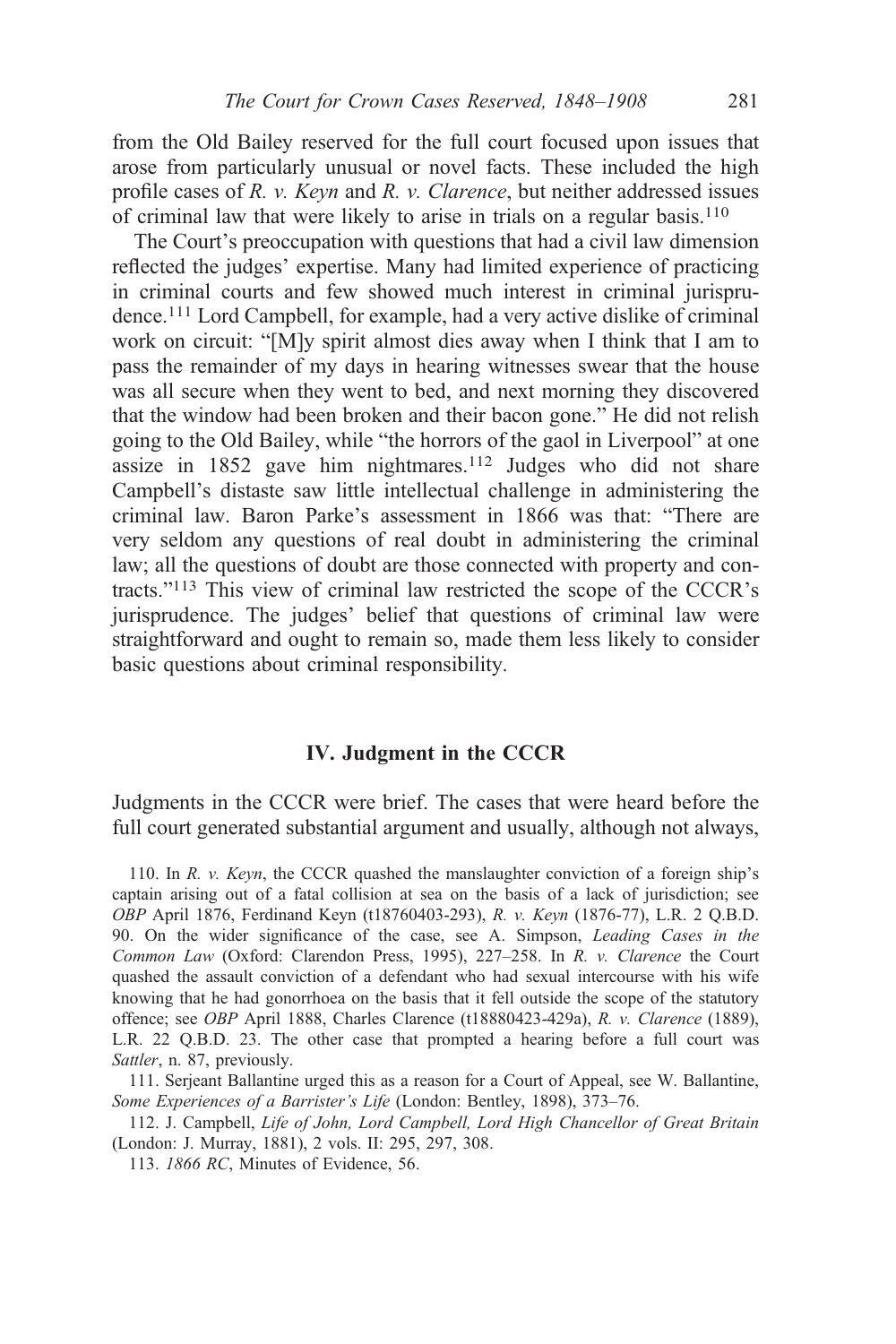prompted a number of judges to express opinions in some detail. In the majority of reserved cases however, only one substantial judgment was delivered by the senior judge. The judgments were often unreserved and in some cases, especially those in the first half of the period, they are barely distinguishable from the legal argument in the report and appear, in effect, as the judge bringing the argument to a conclusion.<sup>114</sup> The convention that a full court had to be convened if the five judges could not agree must have deterred judges from expressing dissenting opinions and inhibited full discussion of the issues.<sup>115</sup> Indeed, despite the fact that the Court was supposed to give reasons for its decisions, judges often only paid lip service to this requirement and in some instances no reasons are reported at all.<sup>116</sup> In one case the Court failed even to reach a decision.<sup>117</sup>

The brevity of the judgments reflected the judges' desire to confine their decision to as narrow a ground as possible. This was a feature of judicial reasoning of the period, but seems to have been carried to an unusual extent in the CCCR where judges consistently refused to stray beyond the specific facts of the case reserved to articulate anything approaching a general principle. The CCCR judges failed to set out guidance or to take meaningful steps toward controlling or structuring the approach taken in the trial. The judges may have been deterred by the difficulty involved in establishing workable tests of general applicability but they sought to avoid rather than address this problem. This cannot simply be dismissed as an evasion of professional responsibility however, it seems clear that the judges did not see it as a critical part of their role. There was a conviction among judges that the CCCR was there as a safety net to correct errors of law retrospectively, but not to issue guidance, even implicitly, as to the future conduct of trials. This may have been a legacy of the previous informal system of reserving cases in which the judges

114. See R. v. Sharman,169 E.R 729.

115. The 1878–79 Royal Commission recommended that the minority be bound by the majority when only five judges sat and that a further appeal to the House of Lords be available. (Report of the Royal Commission appointed to consider the Law relating to Indictable Offences PP 1878–79 [2345], XX. 169, 38.) Simpson suggests that if the most junior judge in the court disagreed with the other members, it was conventional for him to change his opinion to ensure unanimity; see Simpson, Leading Cases, 240.

116. See R. v. Bennett, 169 Eng Rep. 1143; and R. v. Alsop (1869), Cox's Criminal Cases, 11, 264.

117. OBP, Feb. 1860, William Downes (t18600227-277). Judgment was postponed twice before the defendant was discharged. (The Times [7 May 1860], 11e; ibid. [9 May 1860], 11b; and OBP April 1860 t18600402.) In the case of Ward, counsel referred to Downes as a case that the judges had been unable to agree upon and that had never been re-argued in the CCCR (OBP Dec. 1863, Robert Ward, t18631214-136).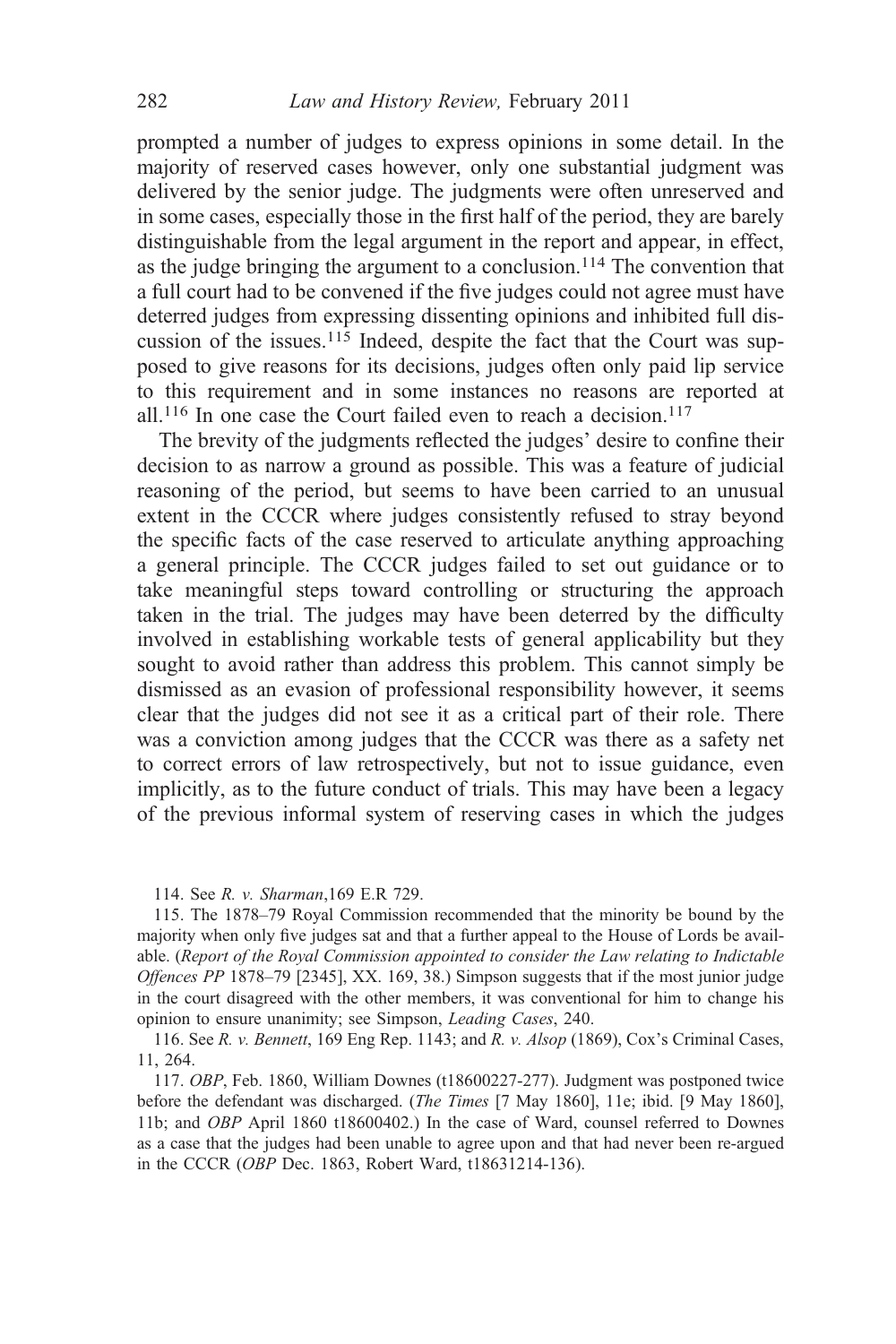were concerned to advise the Crown as to the safety of a conviction in law. Nonetheless the same judges were taking the initiative in developing doctrine in civil cases. They viewed criminal law in different terms.

Even in cases in which an obvious solution presented itself, the CCCR was loath to circumscribe the discretion of trial participants. This is clearly manifest in the law of evidence, an area in which the judges could have taken effective measures to shape the conduct of the trial and structure the way in which the jury reached its verdict. In 1855, the chairman of the Durham quarter sessions directed a jury that it could convict on the basis of unsupported accomplice evidence. He then requested guidance from the CCCR as to whether his direction was correct.<sup>118</sup> It was perfectly clear that the judges in the CCCR did not agree with his direction and that they viewed it as completely contrary to established practice. Baron Parke indicated that it had been his uniform practice for twenty-five years to advise the jury not to find the prisoner guilty unless the evidence of the accomplice was confirmed. Nonetheless, the judges declined to intervene because, in the words of Justice Wightman, the issue was "one of discretion and not of strict law."<sup>119</sup> This remained the position for the remainder of the century. The result was to give the trial judge complete control over the issue. $120$ 

This approach was not confined to accomplice evidence, but extended to other aspects of evidence law where there was a conspicuous failure to develop an exclusionary rule-based system, which stands in marked contrast to civil procedure where such a system was developed.121 The leading study of the law of evidence in the Victorian period attributes this difference to the lack of an effective appellate remedy on the criminal side.<sup>122</sup> Yet there was no formal bar to the development of these rules by the CCCR. The issues were clearly within its jurisdiction and it had opportunities to develop the law, which it did not take. The judges were responsible for the lack of development and it was only following the establishment of the Court of Criminal Appeal in 1908 that rules of practice hardened into rules of law.

The approach in criminal law contrasts with that taken in civil law where questions of fact were increasingly turned into questions of law by judges. This had the effect of circumscribing the role of the jury in determining

118. R. v. Stubbs, 169 E.R. 843.

119. Ibid. 845.

120. For a detailed account of the development of the rule, see C. Allen, The Law of Evidence in Victorian England (Cambridge: Cambridge University Press, 1997), 43–49.

121. Ibid. 3, 29–49.

122. Ibid. 185–86.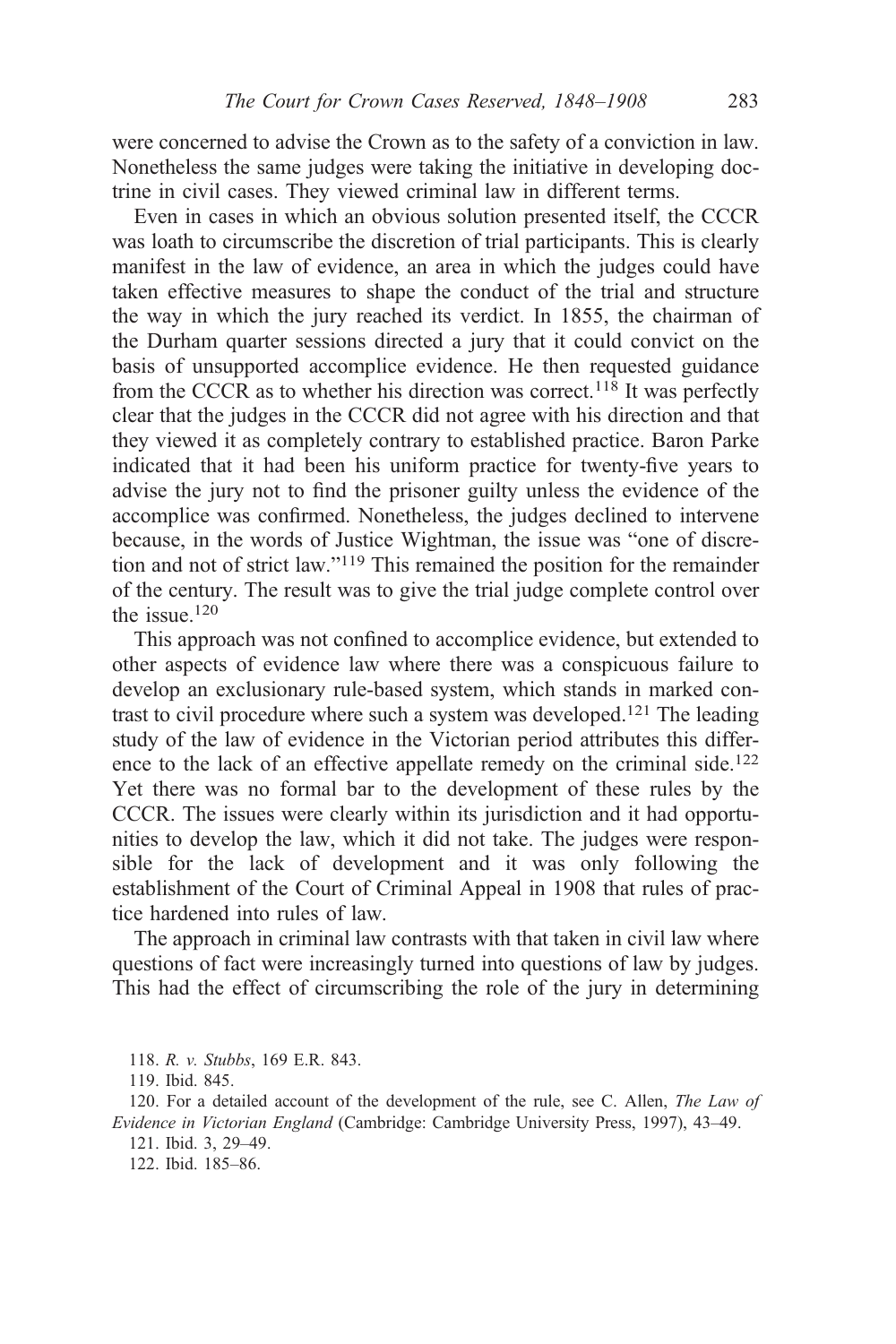outcomes.123 There is little evidence of any concerted attempt by the CCCR to produce similar outcomes through the development of the substantive criminal law. This is not to say that trial judges did not seek to reduce the scope of jury discretion in particular contexts.124 In reserved cases the judges seemed content to allow such developments to take place in trials. The judges in the CCCR did not consider it their duty to elucidate the meaning of key fault terms such as intention and malice, to set out the scope of defenses or to establish the effect that intoxication should have on criminal liability. These issues arose but critics at the time and legal historians since have struggled to discern any coherent framework emerging from the decisions.<sup>125</sup>

The judicial treatment of the term "malice," a key ingredient of numerous felonies, provides a good example. The obscurity of this term, its ubiquity and the failure of the legislature or judiciary to ascribe to it any consistent legal meaning was the source of much criticism from those concerned to clarify the criminal law.<sup>126</sup> The CCCR had a few opportunities to address the issue, but when they arose it failed to act decisively. In R. v. Ward, a full court of fifteen judges had to consider a case in which a man had shot and wounded the prosecutor, having intended only to fire a warning.<sup>127</sup> He was convicted of unlawful wounding at the Suffolk assizes, but Chief Justice Cockburn reserved the question as to whether malice was an ingredient of the statutory offense and, if it was, whether it was present in circumstances in which the prisoner had acted "without any actual malice or intention of offering violence to the prosecutor." The judges unanimously held that malice was part of the offense and, by a majority of twelve to three, held that it was present and that the conviction was therefore proper. Cockburn delivered the only brief judgment, but offered no reasons for the decision and no indication as to who the

123. See Baker, An Introduction, 92–95; J. Getzler, "The Fate of the Civil Jury in Late Victorian England: Malicious Prosecution as a Test Case" in The Dearest Birthright, ed. Cairns and McLeod, 217, 218–24; and M. Lobban, "The Strange Life," 173–215.

124. For an argument that the judges made a concerted effort to control the jury in homicide cases, see M. Wiener, "Judges v Jurors: Courtroom Tensions in Murder Trials," Law and History Review 17 (3) (1999): 64 pars. 23 Aug. 2007, <http://www.historycooperative.org/journals/lhr/17.3/wiener.html>, pars 24–34. See also, idem., Men of Blood; Violence, Manliness, and Criminal Justice in Victorian England (Cambridge: Cambridge University Press, 2004).

125. See, for example, Kenny's discussion of the conflicting dicta in CCCR cases on the basic meaning of intention in criminal law (C. Kenny, Outlines of Criminal Law Cambridge: Cambridge University Press, 1902, 41–42).

126. See Smith, Lawyers, Legislators and Theorists, 159–66. 127. R. v. Ward (1872) 1 LR 356.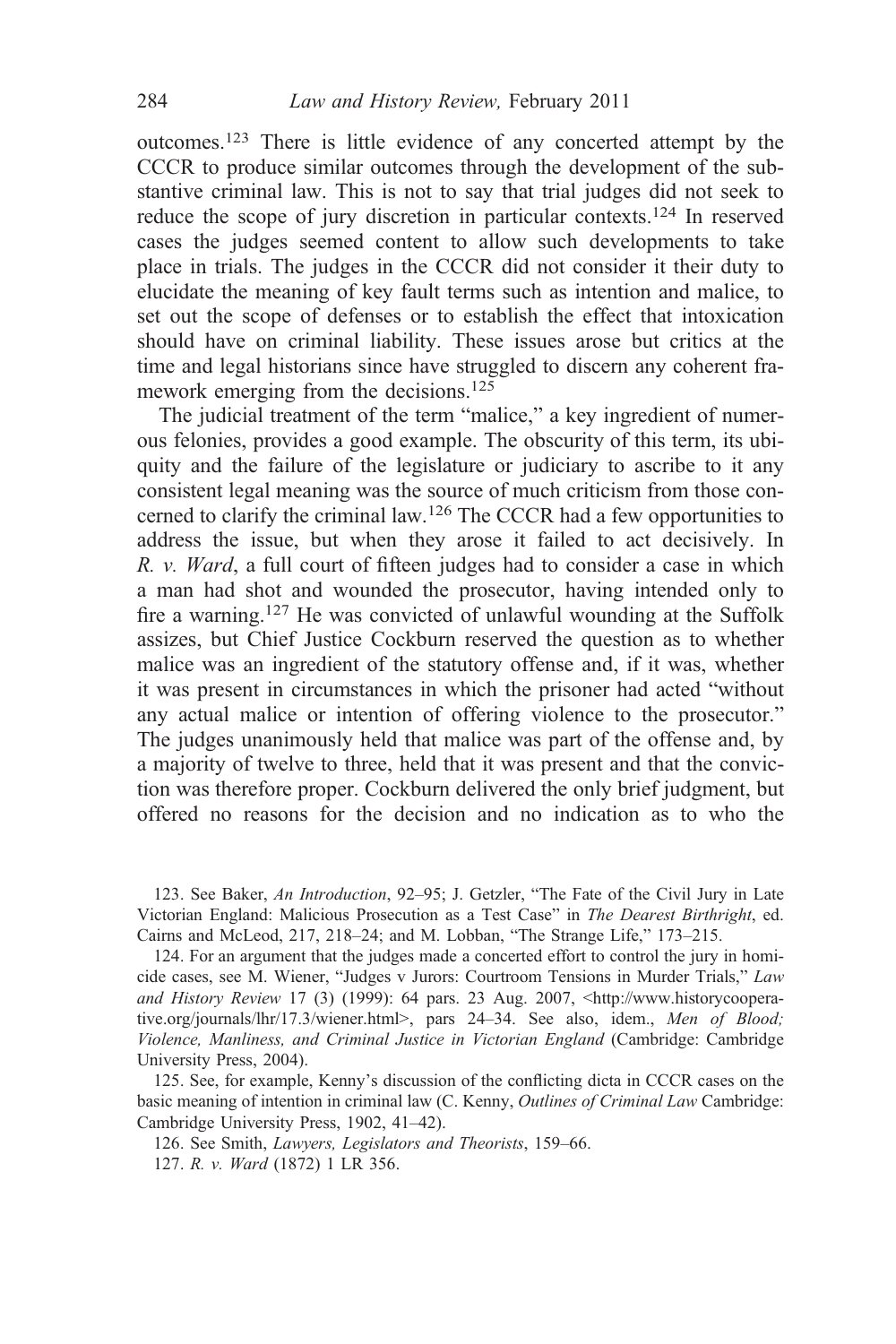dissenting judges were or as to their reasons. Some insight can be gained from the reported argument in which the judges expressed a variety of views on the meaning of malice. These included an "improper motive" (Justice Lush), "want of all proper care" (Baron Martin) and "a wicked and perverse disposition" (Justice Mellor).<sup>128</sup> Justice Blackburn was more specific, suggesting that "a man acts maliciously when he wilfully does that which he knows will injure another person or property."<sup>129</sup> In light of these diverse views and the fact that the issue was obviously deemed sufficiently important to warrant a hearing before a full court, a more detailed judgment might have been expected. Yet Cockburn felt no such obligation, something which prompted critical surprise in the Law Magazine.<sup>130</sup>

Soon after R, v. *Ward* the CCCR had another opportunity to address the question in the case of R. v. Welch.<sup>131</sup> The defendant was charged at the Old Bailey with maliciously wounding a horse. He was actuated by a sexual motive rather than from any desire to injure the horse. At the Old Bailey, Justice Lindley instructed the jury to convict if satisfied that the prisoner committed the act "knowing that it might kill or wound the mare and not caring whether it did or not."<sup>132</sup> The conviction was affirmed in the CCCR, but Lord Coleridge stopped counsel from presenting arguments to deliver an exceptionally brief judgment: "We are all of the opinion that there was malice sufficient to sustain this conviction." He expressed no view of the adequacy of Lindley's direction, which in its terms refined the meaning of malice at least as it applied to malicious damage. As a result the CCCR did nothing to clarify the law. On the basis of Lindley's direction, the case entered the law books as one of the very earliest authorities to support fault based upon what lawyers would now call "subjective recklessness," but it does not appear to have been cited again at the Old Bailey in a malicious damage case for the remainder of the century.<sup>133</sup>

The issue recurred in the case of R. v. Martin in 1881 when Justice Stephen, following Blackburn in Ward, suggested that a man acted

<sup>128.</sup> The report in The Times contains more detail of the argument than the law report, see The Times (31 Jan. 1872), 11d.

<sup>129.</sup> This formulation appears in the law report, but in The Times, Blackburn is reported to have said that malice had always been defined as "doing an act likely to injure," omitting the reference to the defendant's knowledge.

<sup>130.</sup> Law Magazine 1 (1872): 269, 379.

<sup>131.</sup> R. v. Welch (1875-6) L.R. 1 Q.B.D. 23.

<sup>132.</sup> OBP Sep. 1875, Joseph Welch (t18750920-504).

<sup>133.</sup> This is based upon a search of malicious damage trial report in OBP. It is of course possible that citations of the case went unreported.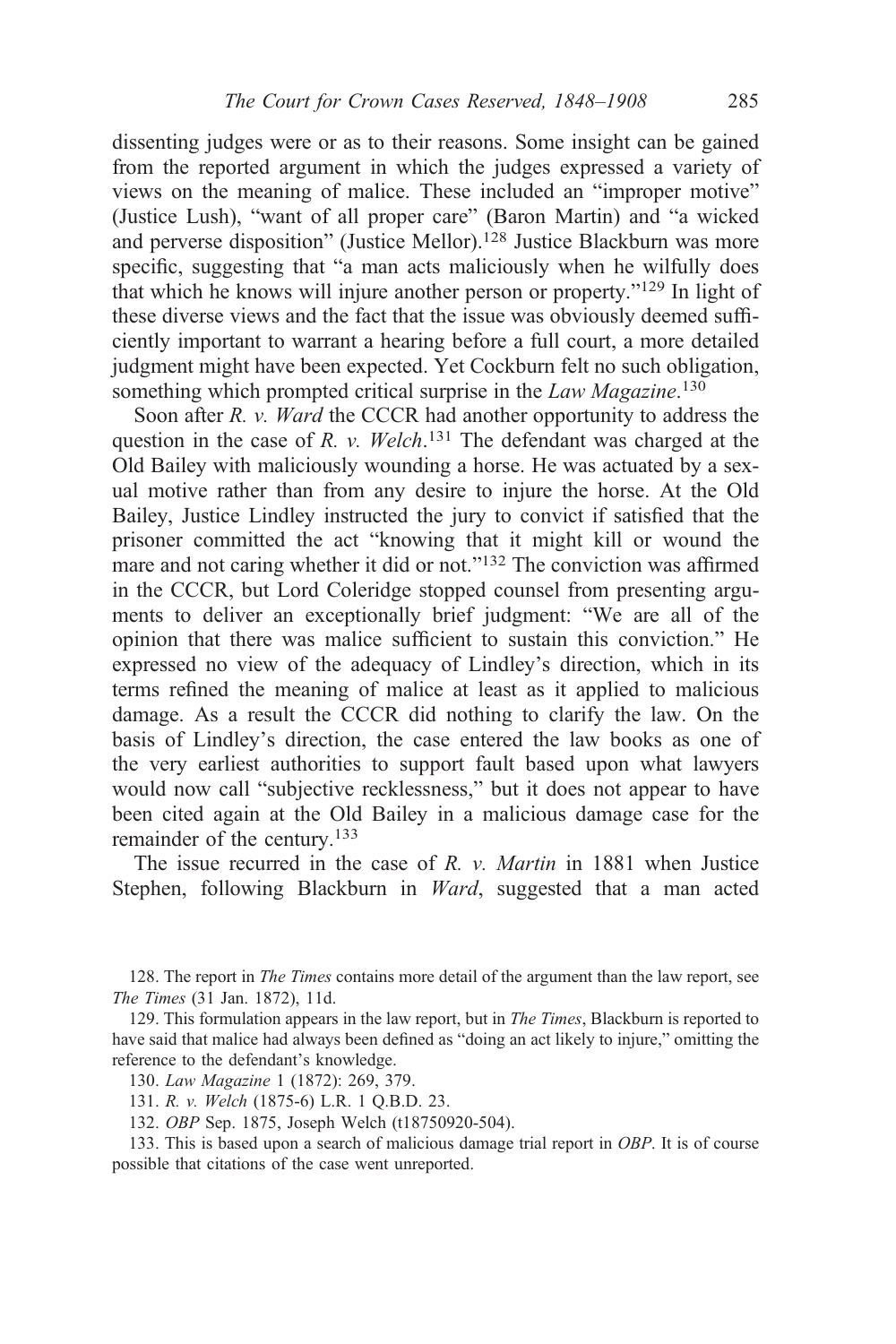maliciously when he "wilfully ... does an act which he knows will injure another." In the same case, the Lord Chief Justice, Lord Coleridge, preferred to use a much vaguer definition of doing an "unlawful act calculated to injure."<sup>134</sup> These cases became established as leading cases and legal historians have pointed to them as the antecedents of modern ideas about subjective criminal fault. It has to be recognized, however, that the majority of judges were uninterested in such conceptual distinctions and did not envisage their own role in terms of establishing a framework for their development.

The judicial approach cannot be attributed to the lack of contemporary discussion of these issues. Smith has pointed out that the presence from the 1830s of a growing body of literature on criminal law meant that judges inclined to engage in "structured, more comprehensive conceptual developments would not have lacked the supporting background intellectual wherewithal."<sup>135</sup> While it was available, it certainly did not feature in many lawyers' or judges' outlook. This is reflected in professional literature. Criminal law books continued to be structured around particular offenses and contained very limited analysis of what has become known as the general part of the criminal law. As Lacey points out, the significance of this fact has been underestimated by those concerned to trace the origins of the modern principles of criminal law and responsibility.136 But it is certainly reflected in the CCCR's practice, which demonstrates that judges continued to view the criminal law in highly specific terms. Few principles transcended the offense categories.

Contemporaries criticized judges for this approach, attributing it to their narrow professional outlook. Yet while the reluctance and disinclination to conceptualize or generalize may have reflected a conservative disposition, it also fit well with judicial view of the function and purpose of the criminal law. It was unnecessary to elaborate the meaning of criminal laws because they were clear and well understood by trial participants.<sup>137</sup> Such a process would also be undesirable because the trial was the best place in which to raise and to resolve questions of criminal law. In view of the prevailing judicial approach, it is not surprising that contemporaries

136. See N. Lacey, "In Search of the Responsible Subject: History, Philosophy and Social Sciences in Criminal Law Theory," Modern Law Review 64 (2001): 350–71.

137. This was clearly the view of Stephen who concluded his discussion of the CCCR's jurisdiction to hear questions of law by stating that "the criminal law is now for the most part so well settled and understood that this is a matter of little practical importance." (Stephen, History, 312.)

<sup>134.</sup> R. v. Martin (1881–82) L.R. 8 Q.B.D. 54, 58.

<sup>135.</sup> Smith, Lawyers, Legislators and Theorists, 172.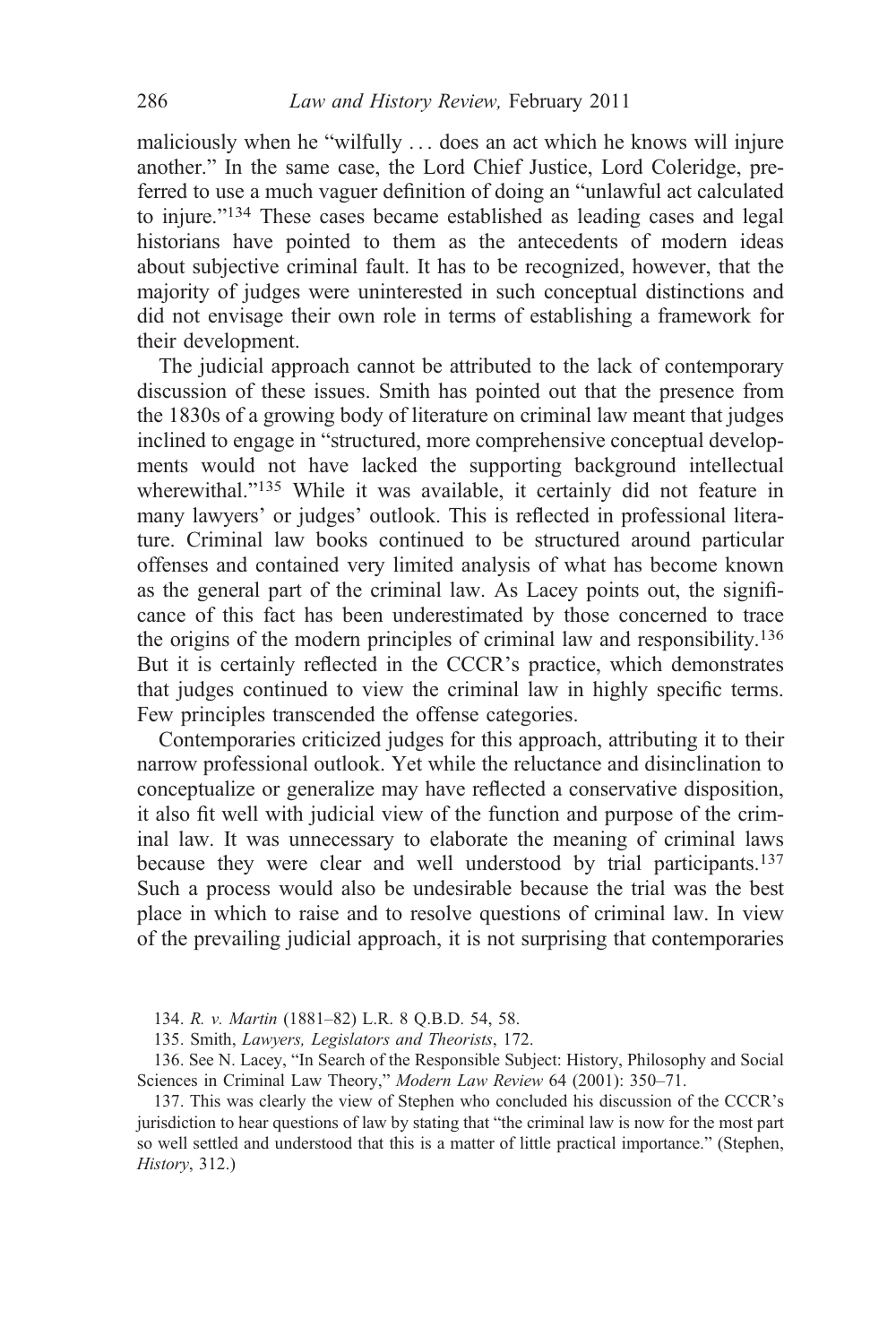bemoaned the lack of conceptual clarity in the meaning of key terms in the criminal law.<sup>138</sup>

#### V. Conclusion

Many of the problems that were identified in the 1830s and 1840s in relation to the quality and extent of legal reasoning in criminal cases, were still present at the beginning of the twentieth century. It was only following two particularly scandalous miscarriages of justice involving Adolf Beck and George Edalji, that Parliament was eventually moved to create a Court of Criminal Appeal in 1907.139 In the twentieth century the criminal appeal court came to occupy a central position in the criminal justice system and to be viewed as an indispensable safeguard against injustice.140 That nineteenth-century judges did not see it in those terms has significant implications for our understanding of the Victorian criminal law.

Judges retained a strikingly individualistic notion of justice, which informed their resistance to attempts to fetter the discretion of the trial judge and jury. They believed that the criminal law should be free of complexity, flexible enough to accommodate individual circumstances, and capable of delivering a clear public message in the trial. These were deemed essential preconditions if the law was to remain an effective and efficient means of suppressing crime. The trial was central to the judges' vision and as a result, the scope and influence of the CCCR as a lawmaking body was restricted. The content of directions to juries was, to a very large extent, deemed to be within the discretion of the trial judge. Consistency was not the primary consideration but would be safeguarded by the judges' common understanding of criminal law. They felt no compunction to articulate this understanding in the CCCR. Indeed in the cases that were reserved, it was often the trial judge's direction rather than the CCCR's judgment, that provided the more detailed consideration of the legal principles at stake.

138. See, for example, the conclusion of an 1874 Select Committee on Homicide: "If there is any case in which the law should speak plainly, without sophism or evasion, it is where life is at stake; and it is on this very occasion when the law is most evasive and sophistical." (Report of Select Committee on Homicide Law Amendment Bill, PP, 1874 (315) IX, 9.)

139. The new Court of Criminal Appeal began sitting in 1908. See Pattenden, English Criminal Appeals, 27–33.

140. In 1966 the Court of Criminal Appeal was replaced by the Court of Appeal, Criminal Division. For the twentieth-century history of the criminal appeal court, see Pattenden, English Criminal Appeals.